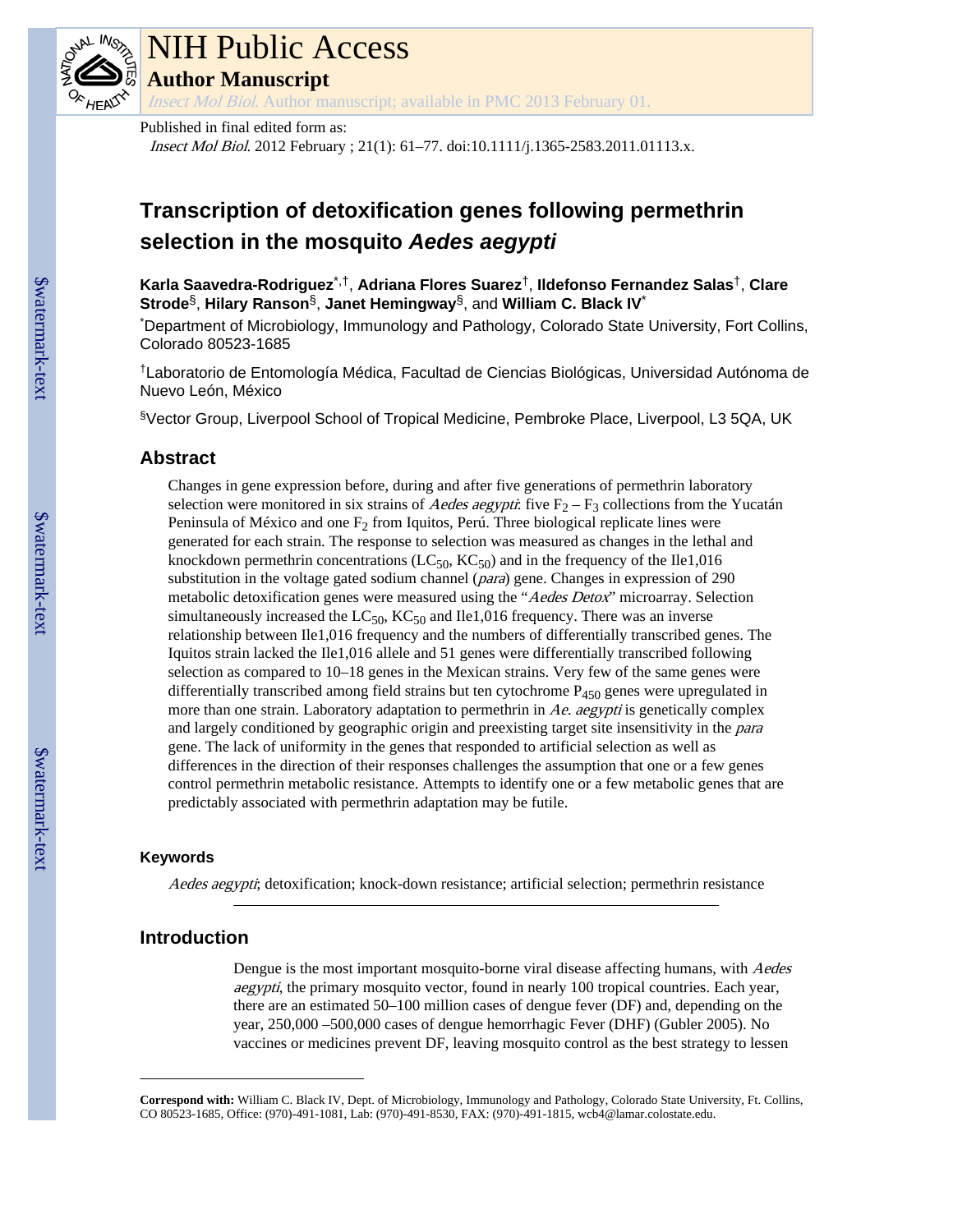dengue transmission. Unfortunately, most national programs are not equipped to manage the prevention and control aspects of a dengue program and heavy reliance continues to be placed on chemical control (Lloyd 2003).

Adults are commonly treated by space spraying of insecticides with ultra-low volume (ULV), thermal fogging, or aerial application during dengue epidemics. Pyrethroids have become the preferred group of insecticides for ULV spraying. These neurotoxins disrupt the function of the voltage-gated sodium channels (VGSC encoded by the orthologue of para in Drosophila (Loughney et al. 1989)) by preventing the re-polarization phase of action potentials through the nerve cell membrane. Pyrethroid resistance has been reported in Ae. aegypti in many countries, including México, Brazil, Cuba, Thailand, Vietnam and others (da-Cunha et al. 2005; Flores et al. 2009; Jirakanjanakit et al. 2007; Kawada et al. 2009; Martins et al. 2009; Paeporn et al. 2005; Rodriguez et al. 2005). Resistance is conferred by target site insensitivity and/or increased metabolic detoxification. Target site resistance involves structural changes in the VGSC that cause reduced pyrethroid binding. Depending on pyrethroid dose, insects do not display the characteristic knockdown effect and are referred to as knockdown resistant ('kdr').

Knockdown resistance arises through nonsynonymous mutations in the VGSC gene and eleven replacement mutations have been identified in Ae. aegypti (Brengues et al. 2003; Saavedra-Rodriguez et al. 2007; Yanola et al. 2010). Two nonsynonymous mutations in domain II, segment 6 on the VGSC gene have been detected in Latin American Ae. aegypti collections. A valine to isoleucine replacement in codon 1,016 (Ile1,016) and a phenylalanine to cysteine replacement in codon 1,534 (Cys1,534) have been definitively associated with permethrin resistance (Harris et al. 2010; Saavedra-Rodriguez et al. 2008; Saavedra-Rodriguez et al. 2007).

Pyrethroids can also be metabolized by two enzyme families, the cytochrome  $P_{450}$  monooxygenases (CYP) and the carboxyl/esterases (CCE) (Hemingway et al. 2004). The metabolism of pyrethroids occurs by ester hydrolysis and oxidation at methyl-, methylene-, alkenyl-, or aryl-substituents and 80 metabolites have been identified from *cis*- and *trans*permethrin (Casida et al. 1983). Identification and isolation of individual detoxification enzymes in mosquitoes has been difficult because of the vast array of potential enzymes many of which have similar substrates. Recently, new mosquito genomic tools and microarray technology have been developed to assist in identification of elevated transcription of individual detoxification genes. Microarrays containing probes for putative detoxification genes have been developed for the malaria vector *Anopheles gambiae* (David et al. 2005) and also for the dengue vector Ae. aegypti (Strode et al. 2008). Candidate detoxification genes have been identified in pyrethroid resistant strains of An. gambiae (David et al. 2005; Djouaka et al. 2008; Muller et al. 2007) and Ae. aegypti (Marcombe et al. 2009; Strode et al. 2008). These studies support the hypothesis that gene over-expression is not due to transient upregulation caused by the exposure of the adults to permethrin but instead reflect constitutive over-expression of a common subset of detoxification genes in addition to genes that are uniquely expressed in each population (Muller et al. 2008). The challenge in these studies is that susceptible strains with a common genetic background are usually not available to compare, and results are biased by geographical variation or genetic drift in susceptible reference strains.

The objective of the present study was to investigate whether laboratory selection for permethrin resistance in Ae. aegypti derived from Latin America is also associated with changes in detoxification gene expression. The identification of genes associated with permethrin resistance could be a starting point for development of insecticide resistance diagnostic markers in mosquito populations from Latin America. Herein we analyze the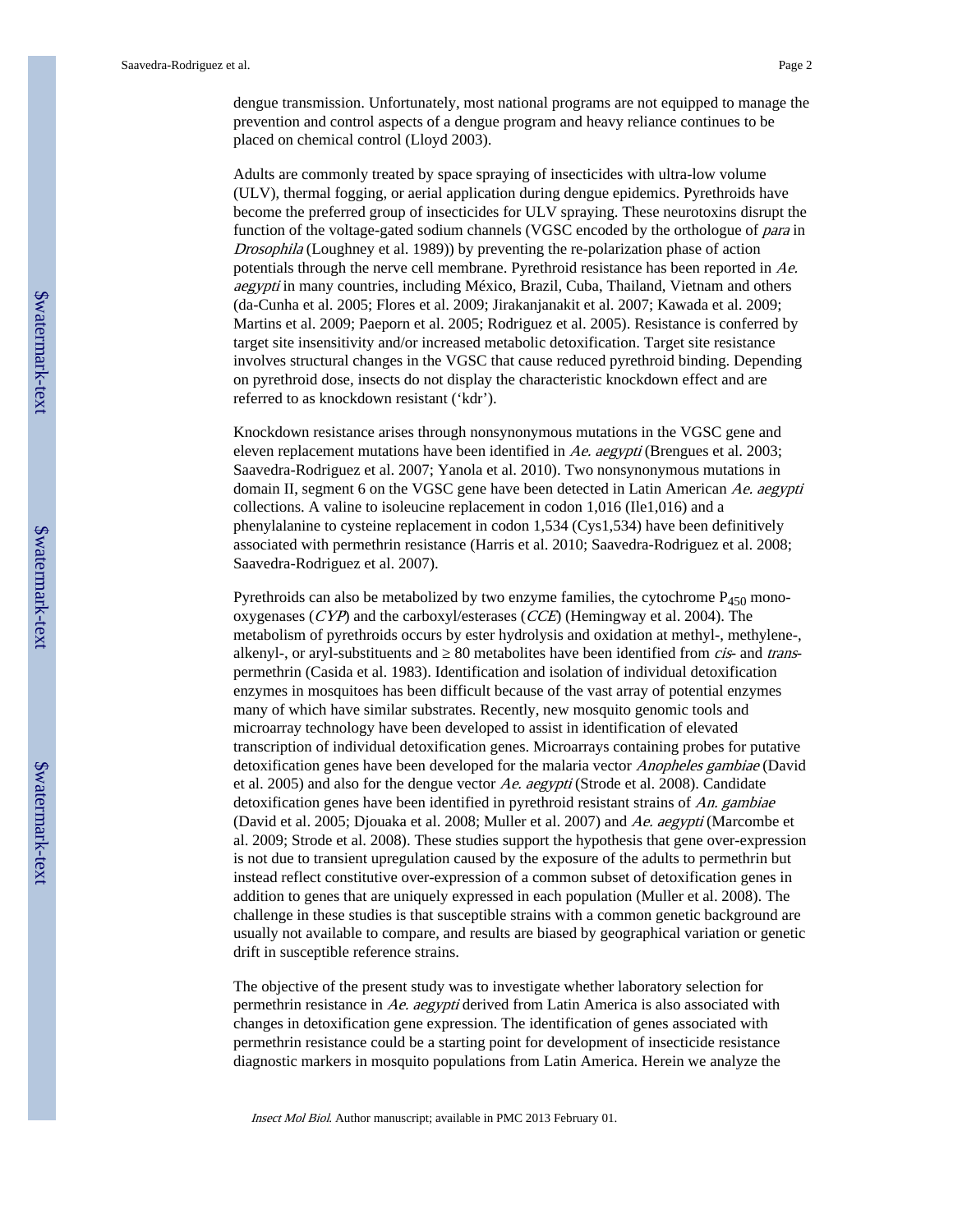response to selection in five mosquito strains from México known to have the Ile1,016 mutation in a range of frequencies and in a strain from Iquitos, Perú without this mutation. We monitored changes in the lethal concentrations  $(LC_{50})$  and knockdown concentrations  $(KC_{50})$  and in the frequency of the Ile1,016 allele. We demonstrate simultaneous increases in  $LC_{50}$ ,  $KC_{50}$  and Ile1,016 and changes in gene expression as a result of selection. However, microarray analyses demonstrated that laboratory adaptation to permethrin in Ae. *aegypti* is genetically complex, largely conditioned by target site insensivity in the *para* gene and dependent upon the geographic origin of the strain.

#### **Results**

#### **Bioassays**

Six Ae. aegypti lines collected from southern México and one collected from Iquitos, Perú (Table 1) were used in all experiments. The  $F_2$  or  $F_3$  offspring from field collections were designated  $F_{S0}$  (no prior selection). The  $KC_{50}$ ,  $LC_{50}$  and Ile1,016 allele frequencies were measured in each of the unselected  $F_{S0}$  lines (Table 1). Low levels of resistance (RR<sub>50</sub> < 5) were detected in Iquitos, Lázaro Cárdenas, Solidaridad, and Isla Mujeres unselected  $F_{S0}$ lines.  $KC_{50}$  and  $LC_{50}$  values were similar to those obtained in the New Orleans susceptible line and in Iquitos the Ile1,016 replacement was not detected. Moderate ( $RR_{50} = 5 - 10$ ) levels of resistance were detected in the Calderitas and Mérida  $F_{S0}$  lines. High (RR<sub>50</sub> >10) levels of resistance were only detected in the Lagunitas  $F_{S0}$ . The Ile1,016 allele was detected in all Mexican unselected lines, with frequencies  $> 0.5$  in Lagunitas, Mérida and Lázaro Cárdenas. As in previous studies there was a correlation ( $R^2 = 0.60$ ,  $P = 0.025$ ) between LC<sub>50</sub> and KC<sub>50</sub>. Furthermore, LC<sub>50</sub> and KC<sub>50</sub> are strongly correlated (R<sup>2</sup> with LC<sub>50</sub> = 0.68,  $P = 0.012$ ;  $R^2$  with  $KC_{50} = 0.83$ ,  $P = 0.002$ ) with the Ile1,016 frequency squared (the expected frequency of homozygotes).

The general response to permethrin selection was an increase in  $LC_{50}$ ,  $KC_{50}$  and Ile1,016 allele frequencies in all mosquito lines (Figures 2 and 3). However each strain exhibited a distinct response pattern. Table 3 shows the realized heritability ( $h^2$ ) coefficients for KC<sub>50</sub> and LC50 calculated during the selection process. During selection in Iquitos, Solidaridad, and Mérida, there was a large  $h^2$  for  $LC_{50}$  but not for  $KC_{50}$ . Using the experiment-wise error rate the  $h^2$  for LC<sub>50</sub> was only significant in the Iquitos and Solidaridad collections. The Ile1,016 frequency was almost fixed in Solidaridad  $F_{S5}$  and showed a significant increase in Mérida. In contrast during Lázaro Cárdenas selection, a large  $h^2$  was observed for both  $\mathrm{KC}_{50}$ and LC<sub>50</sub> and Ile1,016 went to fixation. The LC<sub>50</sub>  $h^2$  during selection in Calderitas was not significant while the  $KC_{50} h^2$  was large and significant and Ile1,016 frequency increased after selection. Selection results for the Lagunitas strain are not shown because all three replicates of this strain died simultaneously in the  $F_{S2}$  due to low oviposition rates.

#### **Microarray validation**

Expression ratios are expressed as M, the  $log_2$  of mean transcription ratios, where  $M = log_2$ (Cy5/Cy3), Cy5 is the adsorption at 649 nm and Cy3 is the adsorption at 532 nm. Expression ratios from eight genes significantly differentially expressed in the microarray comparisons were correlated with the expression ratios obtained by quantitative-PCR using the same amplified RNA samples (Figure 4). We validated the up-regulation of CYP4J13, CYP325G3, AaeCOE-8, CYP6Nae1 and CYP9J22v1 and the down regulation of  $AaGSTs1-1. AAEL004388$  and  $AAEL004390$  were upregulated in Iquitos F<sub>S5</sub> but were down-regulated in Calderitas  $F_{S5}$  and this trend was validated by quantitative-PCR.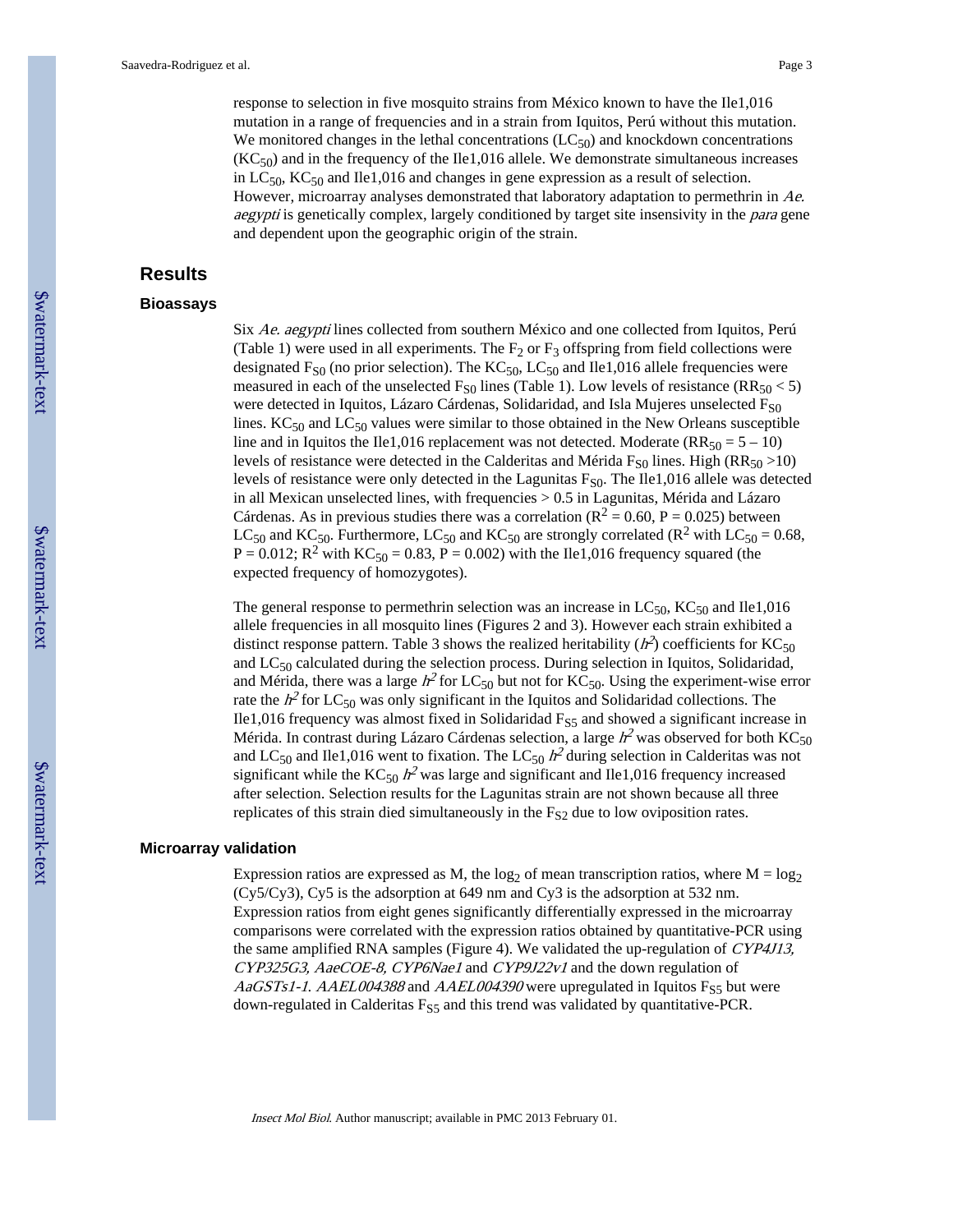#### **Gene expression - FS0 versus New Orleans susceptible strain**

Comparisons of transcription patterns among the six  $F<sub>S0</sub>$  strains relative to New Orleans identified a total of 41 differentially expressed genes. Seventeen of these 41 genes appeared in two or more unselected mosquito lines (Table 4a). Thirteen genes were up-regulated including three epsilon  $GSTs$  (3, 4, 6); seven members of the CYP9J family (CYP9J-9, -10, -22, -23, -28, -32), two CYP6 genes (CYP6-Nae1, -Z6) and one peroxinectin (Peroxinectin 4390). CYP6P12, CYP9AE1 and AaGSTs1-2 were downregulated. Only GSTd5 showed inconsistency in expression direction. Table 4b lists the 25 genes that were uniquely differentially transcribed in individual strains. No genes were differentially transcribed in Calderitas or Solidaridad and a single epsilon GSTe7 was upregulated in Lagunitas. Only two CYP9 and two CYP6 genes were up-regulated in Mérida. In contrast, eight genes were differentially transcribed in Lázaro Cárdenas and thirteen genes were differentially transcribed in Iquitos. In total, Solidaridad and Calderitas only exhibited differential transcription of 2–3 genes while Iquitos, Lázaro Cárdenas, Mérida, and Lagunitas exhibited differential transcription at from 10–20 loci.

#### **Gene expression - FS1 versus FS0**

 $F_{S1}$  and  $F_{S0}$  comparisons identified 53 genes that responded to one generation of selection (Table 5). Forty-seven of these genes were detected in the Iquitos strain and 18 were differentially transcribed in Calderitas. The remaining Mexican  $F_{S1}$  lines had 0–5 differentially expressed genes. Twenty of the 53 genes were differentially expressed in two or more lines (Table 5a). Table 5b lists the remaining 33 genes that were uniquely differentially transcribed in Iquitos (28) or Calderitas (5). Transcription patterns in the remaining genes were inconsistent among strains. For example, eight Red/Ox genes were upregulated in Calderitas  $F_{S1}$  but were down regulated in Iquitos  $F_{S1}$ . Down regulation of a group of four *CCE's* occurred in the Mexican  $F_{S1}$  lines but the same genes were upregulated in the Iquitos  $F_{S1}$  line.

There was a strong negative correlation between numbers of differentially expressed genes in  $F<sub>S0</sub>$  and the frequency of Ile1,016 in  $F<sub>S0</sub>$  (Figure 5a) suggesting that there may be less selection on metabolic genes in mosquitoes that are already protected by the Ile1,016 allele. This result was consistent whether we analyzed genes differentially up-regulated ( $r = -0.87$ ; P= 0.023) or down regulated ( $r = -0.86$ ; P= 0.029).

#### **Gene expression - FS5 versus FS1**

Direct comparisons between the  $F_{S5}$  and  $F_{S1}$  lines identified 34 genes differentially expressed after four additional generations of selection (Table 6). Lagunitas died in  $F_{S2}$ (Figure 2 and 3). Again, most (25/34) differentially expressed genes occurred in Iquitos and the second most occurred in Calderitas (13). Solidaridad, Lázaro Cárdenas, and Mérida respectively had ten, seven and two genes differentially expressed. Sixteen genes were differentially expressed after four additional generations of selection in two or more of the  $F_{S5}$  strains (Table 6a). Five peroxinectins were upregulated in Iquitos  $F_{S5}$  but downregulated in the Mexican  $F_{S5}$  lines.

There was again a negative correlation between the number of differentially transcribed genes in  $F_{S5}$  and the frequency of Ile1,016 in  $F_{S5}$  (Figure 5b). This correlation was nonsignificant largely because the frequency of Ile1,016 had approached fixation in the four Mexican strains. Figure 5c shows a strong negative correlation between the frequency of the Ile1,016 allele in  $F_{SO}$  prior to selection and the number of genes differentially expressed in FS5 after 5 generations of selection. This further supports an hypothesis of low amounts of selection acting on metabolic genes in mosquitoes already protected by the Ile1,016 allele.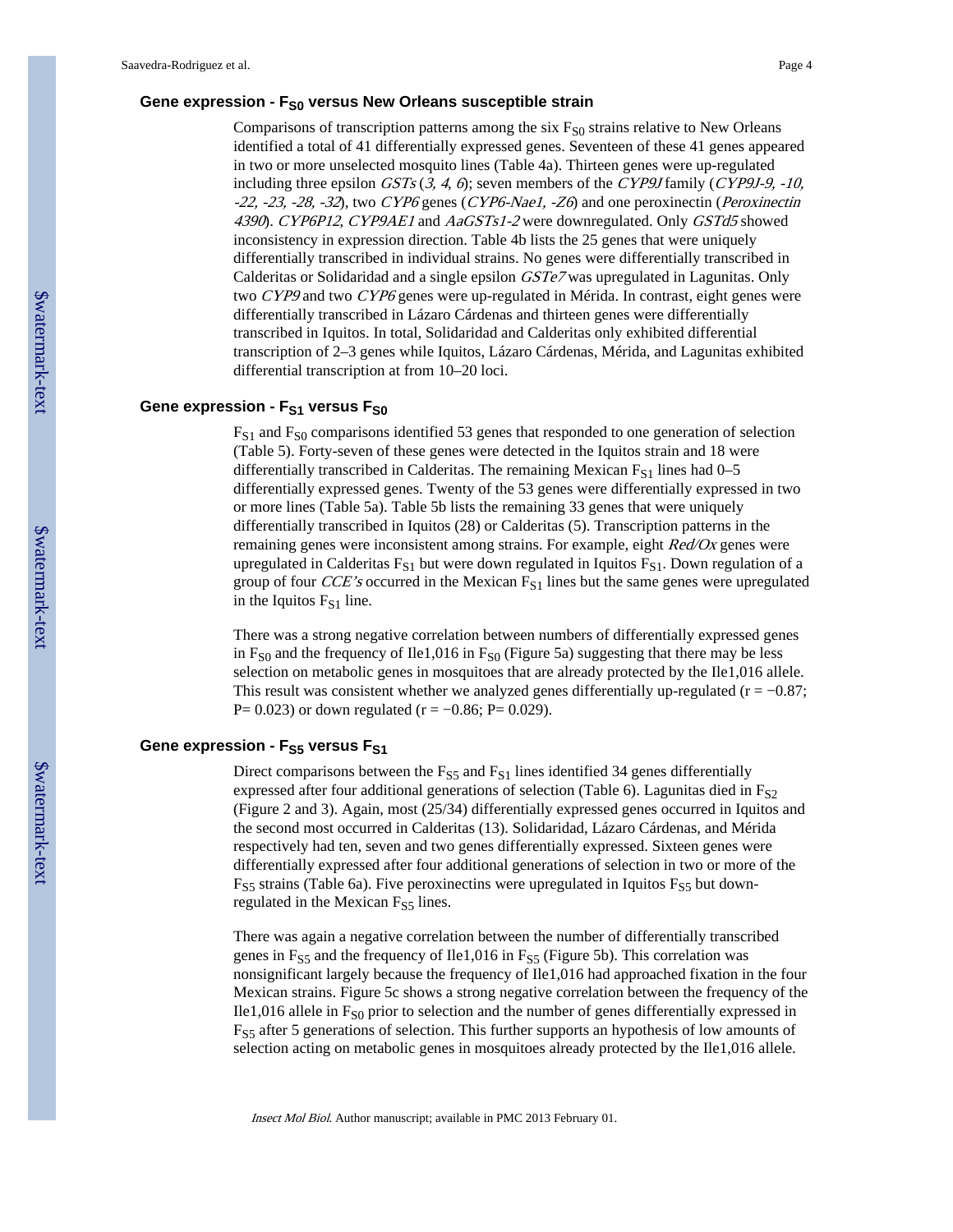#### **Gene expression - FS5 versus New Orleans (indirect)**

We made an indirect (statistical) comparison of  $F_{S5}$  with New Orleans using the Limma package (<http://bioinf.wehi.edu.au/limma/> available on [www.bioconductor.org\)](http://www.bioconductor.org) following (Muller et al. 2007) in each of the strains. This was done to make a comparison of expression ratios (M) among  $F_{S5}$  strains standardized to the uniform genetic background provided by the New Orleans strain.  $F_{S5}$  vs.  $F_{S1}$  M ratios were adjusted to  $F_{S1}$  vs.  $F_{S0}$  M ratios to provide an indirect M ratio of  $F_{S5}$  vs.  $F_{S0}$ . This indirect ratio was then adjusted to  $F<sub>S0</sub>$  vs. New Orleans M ratios to provide an indirect M ratio of  $F<sub>S5</sub>$  vs. New Orleans. This adjusted all  $5 F_{S5}$  M ratios according to initial differences in transcription among the five F<sub>S0</sub> strains relative to New Orleans.

Twenty four genes were differentially expressed after 5 generations of selection in two or more of the F<sub>S5</sub> strains (Table 7a). This included two sigma class  $GST(AaGSTs1-1, -2)$ which were independently selected for decreased transcription in Iquitos, Lázaro Cárdenas and Mérida strains. Ten CYPs were independently selected for increased rates of transcription. There was little differential transcription of esterases. The transcription rates of five peroxinectins were greatly increased from  $3 - 20$  fold (linear scale) through permethrin selection in Iquitos. In contrast, in Calderitas and Mérida, the transcription rates of these peroxinectins decreased from 2–6 fold (linear scale) through permethrin selection.

#### **Discussion**

Comparative microarray analysis of transcription rates of detoxification genes before, during and after laboratory selection of Ae. aegypti strains with permethrin revealed four important trends. First, artificial selection with permethrin simultaneously increased the  $LC_{50}$  (Figure 2),  $KC_{50}$  (Figure 3) and the frequency of the Ile1,016 allele. Second, there was a consistent inverse relationship between the frequency of the Ile1,016 allele and the numbers of genes that became differentially transcribed, regardless of whether those genes were up- or downregulated (Figure 5). This relationship was detected for Ile1,016 frequency in  $F_{\rm S0}$  compared to F<sub>S1</sub> (Figure 5a), Ile1,016 frequency in F<sub>S5</sub> (Figure 5b) or for Ile1,016 frequency in F<sub>S0</sub> compared to numbers of genes that become differentially transcribed in  $F_{\text{S5}}$  (Figure 5c). Third, very few of the 290 detoxification genes on the detox chip were differentially transcribed in two or more field strains (Table 4–7a). There were 17 genes (5.8%) differentially transcribed in the  $F_{S0}$  versus New Orleans comparisons, 20 genes (6.8%) in the  $F_{S1}$  versus  $F_{S0}$  comparisons, 13 genes (4.4%) in the  $F_{S5}$  versus  $F_{S1}$  comparisons and 24 genes  $(8.2\%)$  in the  $F<sub>S5</sub>$  versus New Orleans.

Instead Tables 4–7b list the many genes that were uniquely differentially transcribed in each of the five strains. Fourth, adaptation to permethrin did not cause a uniform up- or down regulation of detoxification genes. An intuitive a priori hypothesis is that upregulation of a detoxification gene should accompany selection of insecticide resistance. For example, this pattern was seen in Table 7 with some of the CYP genes. However, none of these CYP genes appeared in all five strains and in the case of the peroxinectins, selection caused an increase in Iquitos but a simultaneous decrease in the Calderitas and Mérida strains.

The observation that artificial selection with permethrin simultaneously increased the  $LC_{50}$ and  $KC_{50}$  along with the frequency of the Ile1,016 allele is not surprising. Table 3 indicates a large and significant  $h^2$  for LC<sub>50</sub> for all strains except for Calderitas. This suggests that there is a large amount of additive genetic variance for permethrin adaptive genes in the five field strains. In Figure 2, the  $LC_{50}$  in Calderitas and Mérida appears to increase up until generation 4 when it suddenly decreases. This might have been associated with lethal or deleterious recessive alleles linked to the *para* locus that approach fixation as the Ile1,016 allele increased in frequency. However similar patterns were not noted in Lázaro Cárdenas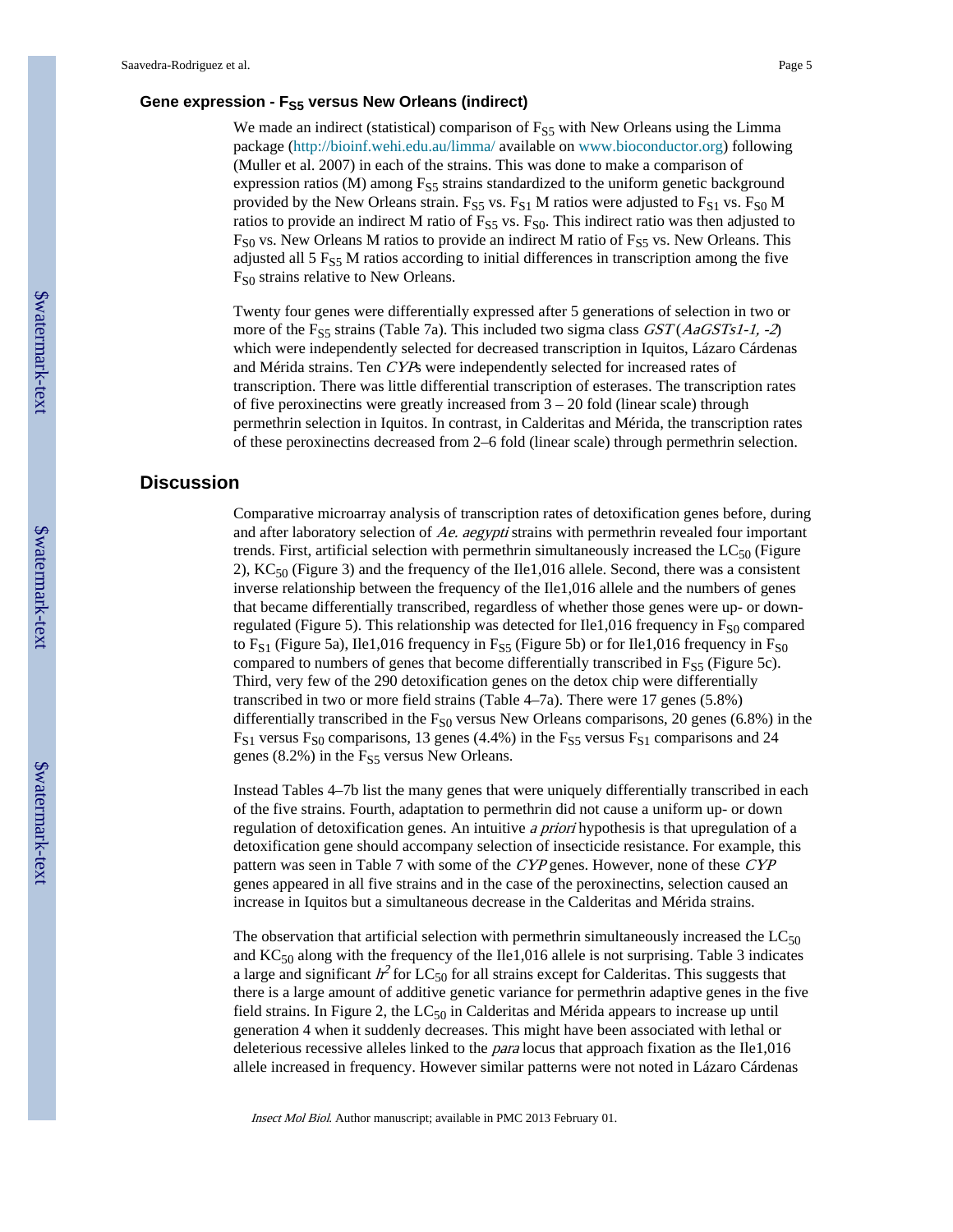or Solidaridad. The  $h^2$  for KC<sub>50</sub> was not expected to be as large as LC<sub>50</sub> because Ile1,016 allele is mostly recessive in its expression (Saavedra-Rodriguez et al. 2008; Saavedra-Rodriguez et al. 2007). This also would explain why  $h^2$  in Lázaro Cárdenas was greater than one. As Ile1,016 approached fixation in Lázaro Cárdenas there was a nonlinear increase in Ile1,016 homozygotes; the response to selection (R) was greater than the selection differential (S) and since  $h^2 = R/S$ ,  $h^2 > 1$ .  $h^2$  was small in Iquitos where Ile1,016 was effectively absent. Note however that Ile1,016 was present albeit in very low frequency in Iquitos  $F_{S5}$  (Figure 3). Eventually selection increased its frequency to 0.03. This predicts fewer than  $9\times10^{-4}$  Ile1,016 homozygotes in the F<sub>S5</sub>, too few for selection to act upon especially when fewer than 500 individuals survived to pass on genes in the next generation. But (Saavedra-Rodriguez et al. 2008; Saavedra-Rodriguez et al. 2007) showed that Ile1,016 heterozygotes have a higher recovery rate following knockdown and this might account for the early initial appearance of Ile1,016 in Iquitos  $F_{S5}$ .

The observation of a consistent inverse relationship between Ile1,016 frequency and the numbers of genes that became differentially transcribed through selection is one of the most interesting outcomes of this experiment. The most parsimonious explanation for this observation is that Ile1,016 confers a much larger selective advantage to both homozygous and heterozygous mosquitoes than the metabolic detoxification genes represented on the Ae. aegypti detox chip. Mosquitoes lacking or with a low frequency of Ile1,016 (e.g. Iquitos, Calderitas) can only very slowly evolve permethrin resistance by accumulating slight advantages conferred by the many detoxification genes. In contrast, these same genes would confer only slight additional survival advantages to the Mexican mosquitoes with a high frequency of Ile1,016.

Few of the 290 detoxification genes on the detox chip were differentially transcribed in two or more of the field strains. This outcome can be largely attributed to the pre-existing high frequency of Ile1,016 in the Mexican strains. It would be interesting to compare the relatively long list of genes differentially transcribed in Iquitos with other Ae. aegypti field strains in which *para* substitutions are in low frequency. The observation that many were uniquely transcribed in individual strains suggests that permethrin adaptation in  $Ae$ . aegypti is genetically complex. It is clear that this adaptation is largely conditioned by target site insensitivity in the para gene but also probably reflects the frequency of various metabolic genes in different populations. This phenomenon occurs among geographically proximate collections; Lázaro Cárdenas, Solidaridad, and Lagunitas are located within the city of Chetumal.

A potential criticism of our experimental design is that it did not test whether differentially transcribed genes were a result of adaptation to the laboratory rather than to permethrin. To do so would have required analyzing microarrays on each of five lines (maintained without selection) in the  $F<sub>SO</sub>$ ,  $F<sub>S1</sub>$  and  $F<sub>S5</sub>$  generations and this was not done. However, we have applied the same experimental design to identify genes responsive to temephos (an organophosphate insecticide) in four of the same collection sites (Saavedra-Rodriguez unpublished). If differential transcription was a result of laboratory adaptation or reflected a xenobiotic metabolism response to insecticide exposure then the same sets of genes should have been differentially expressed in the present study and in the temephos study. This was examined by sorting all of the genes in Table 7 with all of the genes with significant differential expression between the  $F_{SS}$  vs. NO in the temephos experiment to identify genes with differential expression in both permethrin and temephos experiments (Table 8). Of the 70 differentially transcribed genes in the current experiment (Table 7) and the 80 differentially transcribed genes in the temephos experiment, there were 15 genes with differential expression in both experiments. Those highlighted in grey in Table 8 were differentially transcribed in the same direction in the same collection in both experiments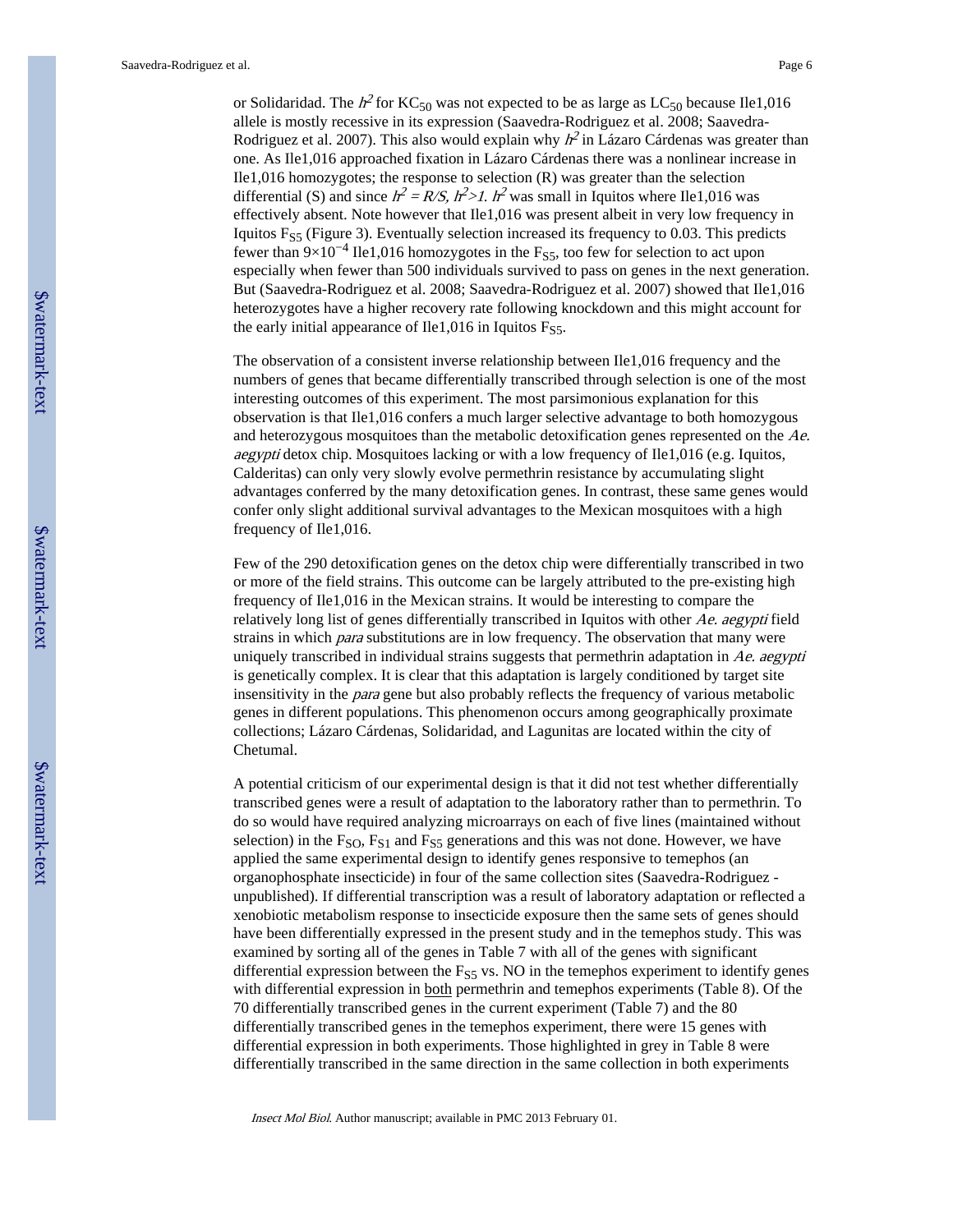and could therefore represent laboratory adaptation. Patterns consistent with lab adaptation were seen in three genes in Mérida and six genes in Iquitos. No comparisons fit these criteria for Calderitas and only one fit in Lázaro Cárdenas. Of the 27 comparisons in Table 8, 10 were consistent with a pattern expected for lab adaptation. But none appeared in all four collections. In general then there was little or no consistent evidence of laboratory adaptation for the majority of the 70 differentially transcribed genes in the current experiment.

A unique outcome of this selection experiment is that many genes exhibited differential expression. Toxicity studies in vertebrates have demonstrated that pyrethroids generate reactive oxygen species (ROS) and cause oxidative stress (Kale et al. 1999; Sayeed et al. 2003). Several studies have demonstrated that pyrethroid intoxication alters the antioxidant system in erythrocytes and causes pyrethroid-induced lipid peroxidation (LPO) (Fetoui et al. 2008; Fetoui et al. 2010). The increased oxidative stress results in an increase in the activity of antioxidant enzymes such as superoxide dismutase (SOD) and catalase (CAT) (Kale et al. 1999). While no similar studies have been made insects, it is interesting that peroxinectins were prominent among the oxidative stress genes listed in Table 7. Peroxinectins are cell adhesive ligands synthesized in invertebrate hemocytes and stored in secretory granules in an inactive form (Schmidt et al. 2010). Peroxinectin is released in response to elicitors, such as bacterial endotoxins (lipopolysaccharide (LPS) or beta-1,3-glucans) and are subsequently activated outside the cells to mediate hemocyte attachment and spreading (Johansson and Soderhall 1989). Peroxinectins are multifunctional molecules involved in encapsulation, opsoninization, and can act as peroxidases (Johansson et al. 1995). In the latter respect, peroxinectins are similar to a family of vertebrate peroxidases that includes myeloperoxidase (Johansson et al. 1995). Peroxinectin is the first protein discovered to have combined adhesive/peroxidase functions. It is possible that peroxinectins have a protective function in insects. If exposure to pyrethroids causes insect tissues to produce ROS, LPOs, and elevate oxidative stress that damage membranes; the peroxidase activity of peroxinectin may protect cells against this damage.

An intuitive a priori hypothesis is that upregulation of a detoxification gene should accompany insecticide selection. For example, with its expression mostly restricted to the indirect flight muscle and neurons, Flanagan and Smythe  $(2011)$  suggested that  $AaGSTs1-1$ may serve a protective role in highly aerobic tissues or tissues sensitive to oxidative damage. Thus its down regulation in this study seems counterintuitive. The observation that permethrin laboratory adaptation did not cause a uniform up- or downregulation of detoxification genes suggests the possibility that some detoxification genes may be disadvantageous in mosquitoes with Ile1,016. This might also explain why selection increased transcription of the five peroxinectins in Iquitos strain while decreasing transcription in the Calderitas and Mérida strains. Perhaps, in the absence of pyrethroids or in the presence of Ile1,016, peroxinectin expression is selected against. Peroxinectins were only one of a few mechanisms that the Iquitos strain had for pyrethroid protection. Prior to selection of Ile1,016, expression of peroxinectins was 2–6 fold greater in Calderitas and Mérida but as Ile1,016 increased in frequency increased peroxinectin activity was selected against.

Uniform upregulation was seen with some of the CYP genes in Table 7 even though no gene was significant in all five strains. Enzymes of the CYP6 family are known to be generally involved in detoxification of xenobiotics in insects. In An. gambiae, fourteen CYP6 family genes are clustered on chromosome III. CYP6Z1 was shown to metabolize DDT, carbaryl and xanthotoxin, while CYP6Z2 was capable of metabolizing carbaryl (Chiu et al. 2008). Our results show that  $\mathit{CYP6Z6}$  was upregulated in the Calderitas, Mérida and Lagunitas  $F_{S0}$ strains. After selection, this gene was upregulated in Calderitas, Mérida and Iquitos.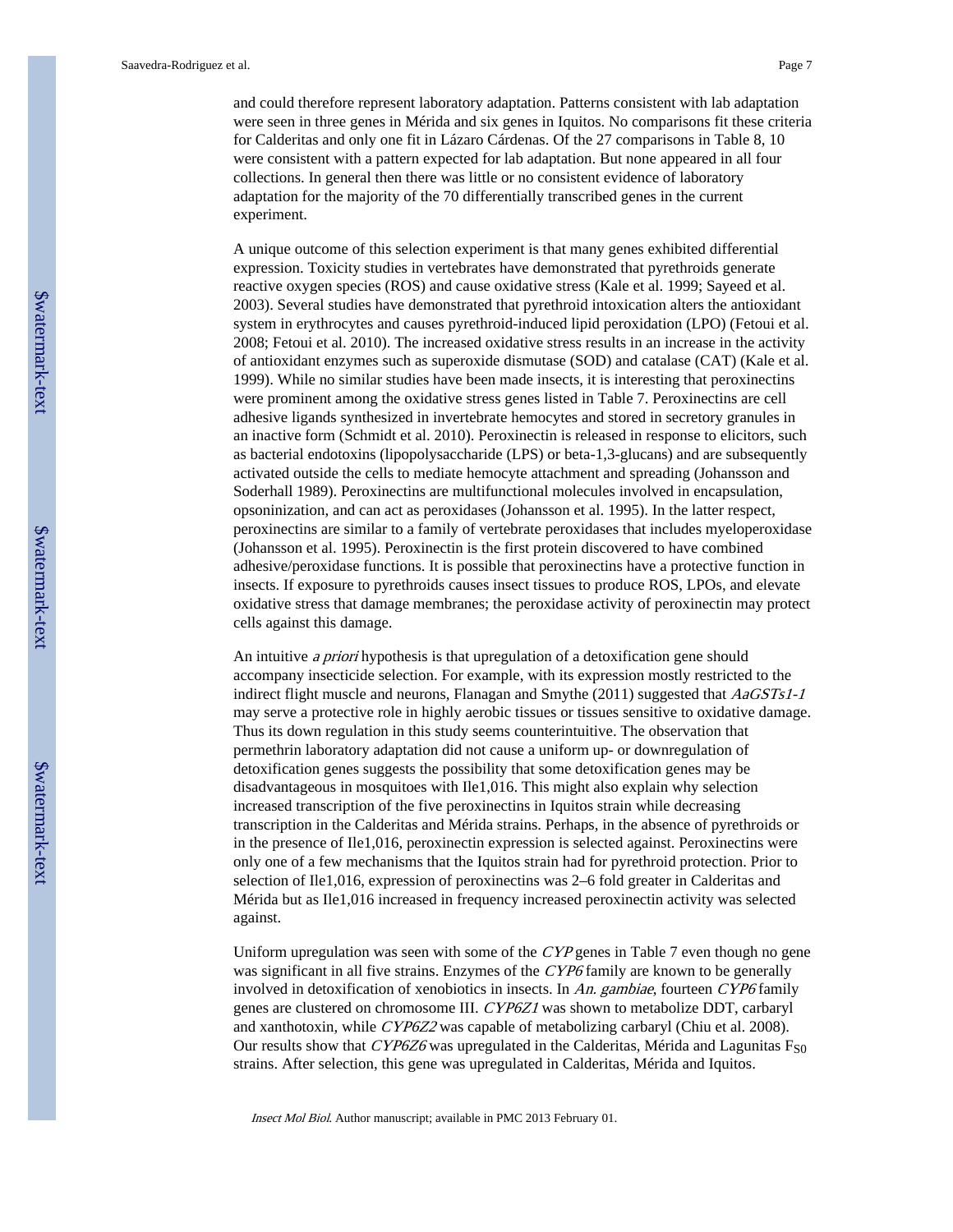CYP6Z6 has a 63% and 59% identity with An. gambiae CYP6Z2 and CYP6Z1, respectively, suggesting that it might have a role in detoxification of permethrin. CYP6Z6 was also over-transcribed in larval and adult Ae. aegypti in a permethrin resistant strain from Martinique (Marcombe et al, 2009). Larvae exposed to sublethal concentrations of the herbicide glyphosate and benzo[a]pyrene significantly induced CYP6Z6 (Riaz et al. 2009). Paralogues of CYP6Z6, -8 and -9 also were induced by fluoranthene (Poupardin et al. 2008) and were over transcribed in a permethrin resistant strain from Northern Thailand (Strode et al, 2008). CYP6 gene transcription was also analyzed in different Ae. aegypti mosquito tissues, showing that genes in the subfamilies CYP6Z, CYP6M and CYP6N are preferentially transcribed in the alimentary canal, with the exception of CYP6Z6 which is preferentially transcribed in head and anterior midgut (Poupardin et al. 2010).

A second CYP6 member that responded to selection was CYP6Nae1 (AAEL009126, new VectorBase ID =  $CYP6N6$ ). This gene was upregulated in the unselected strains from Mérida and Lagunitas, however, after five generations of permethrin selection, CYP6Nae1 was significantly up regulated in all Mexican strains. CYP6Nae1 has not been associated with insecticide detoxification in Ae. aegypti, however, paralogues CYP6N12 (AAEL009124, 87% nucleotide similarity) and CYP6N11 (AAEL009138, 58% nucleotide similarity) were induced in larvae by the herbicide glyphosate (Riaz et al, 2009). In a microarray analysis, CYP6N12 was induced in larvae exposed to fluoranthene, however, RT-PCR showed that this gene is also induced by permethrin, temephos and copper (Poupardin et al, 2008).

CYP4J13 was upregulated in larvae from a Isla Mujeres (México) permethrin resistant strain and in adults from a Northern Thailand resistant strain (Strode, et al 2008) and a paralogue of this gene, CYP4J15 (AAEL013556, 48% nucleotide similarity) was upregulated in larvae in a permethrin resistant strain from Martinique. On the other hand, CYP325G3 has not been previously identified in  $Ae$ . aegypti insecticide resistant strains, although, members of this family were upregulated in a permethrin resistant strain of An. gambiae (David et al. 2005).

CYP9J family genes are commonly up regulated in insecticide resistant strains. Our results indicate that genes CYP9J-9, -10, -22, -23, -28 and -32 are upregulated before or after selection in most field strains. Except for CYP9J32, most of the CYP9J genes occur on chromosome III in two clusters at 4 cM on the  $p$  arm and at 50 cM in the  $q$  arm (Strode et al., 2007; Saavedra-Rodriguez et al., 2008). Genes of these clusters were also identified as QTL involved in permethrin resistance in mosquitoes from México (Saavedra-Rodriguez et al. 2008). CYP9J-9, -22, and -23 were also upregulated in a permethrin resistant strain from Martinique (Marcombe et al, 2008). Five CYP9J genes were upregulated in a Northern Thailand resistant strain and seven were upregulated in a Mexican permethrin resistant strain (CYP9J-8, -10, -19, -24, -27, -28, and -32) (Strode et al, 2008). It is possible that CYP9J genes in the 4 cM and 50 cM clusters were increased solely by selection for Ile1,016 located at 31 cM on chromosome III. In other words, selecting Ile1,016 could have swept (increased) other alleles on chromosome III that did not necessarily confer resistance. If this were true then we would have expected no increase in CYP9J genes in Iquitos in which Ile1,016 does not occur. However Table 7 shows that CYP9J23 and CYP9J28, both in the 50cM cluster, increased 2.5 fold in Iquitos. Still the possibility of a selective sweep cannot be excluded for CYP9J22 and CYP9J9 (both in the 4cM cluster) which increased 3–5 fold in three of the Mexican strains. Furthermore while there are 12 CYP9J genes in the 4 cM cluster and 7 in the 50 cM cluster, only 7 increased in expression during selection.

A common goal of the current study and of the many microarray studies cited above is to identify the principal genes conditioning pyrethroid resistance. However, the lack of uniformity in the genes that responded to artificial and natural selection as well as in the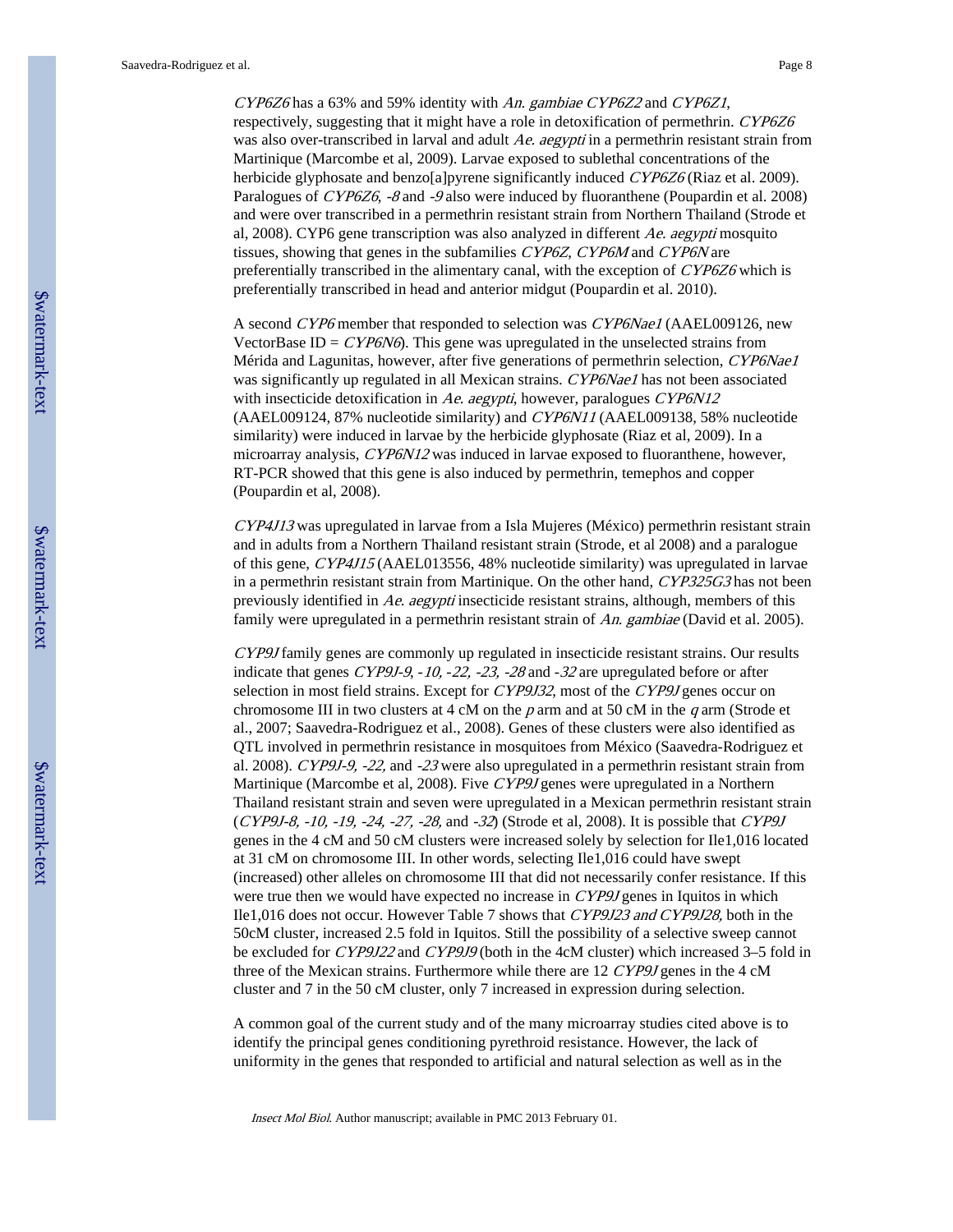direction of their responses (e.g. peroxinectins) poses a critical question regarding the assumption that one or a few genes control pyrethroid metabolic resistance. Table 4 compares transcription patterns in six field strains with transcription in the standard susceptible New Orleans strain and basically shows that all collections have very different transcription patterns. Even the proximate collections of Lagunitas, Lázaro Cárdenas, and Solidaridad (Figure 1) exhibited distinct transcription profiles. This result might be a result of genetic drift arising when subpopulations are established by one or a few of the adults that survived (i.e. founder effects) control efforts by permethrin and other tactics. However, Tables 6 and 7 show that application of a uniform artificial selection regime did not cause collections to converge in their transcription profiles. These results collectively suggest that Ae. aegypti populations may have a multitude of genes that can respond to pyrethroid selection. If so, attempts to identify one or a few metabolic genes that are predictably associated with pyrethroid adaptation may prove futile.

#### **Experimental procedures**

#### **Collection sites and colony rearing conditions**

The Mexican lines were collected as larvae from the states of Yucatán (Mérida) and from Quintana Roo (Lázaro Cárdenas, Solidaridad, Calderitas and Lagunitas) in the city of Chetumal (Figure 1). Eggs of the Iquitos strain were from a laboratory strain collected from and maintained in Iquitos by Dr. Amy Morrison.  $F_1$  or  $F_2$  offspring were reared to adults, bloodfed, and eggs were collected and shipped to Colorado State University where additional  $F_2$  or  $F_3$  generations were reared to generate sufficient larvae and adults for bioassay and for initiation of three replicate lines for artificial selection with permethrin. Each replicate line was initiated with 100 males and 100 females placed in a 30 cm<sup>3</sup> cage (BugDorm-1, Mega View Science, Co). Mosquito larvae were reared in plastic containers holding 2 L of water maintained at 30°C and provided with brewer's yeast. Pupae were placed in 30 cm<sup>3</sup> cages and eclosed adults were provided with a 10% (w/v) sucrose solution. Adults were fed on an artificial membrane feeder containing defibrinated sheep blood every three days. Cages were housed in growth chambers held at 14:10 photoperiod, and 28°C with 85% relative humidity.

#### **Bioassays and permethrin selection**

 $F_{S0}$  adults were bioassayed to estimate the LC<sub>50</sub> and KC<sub>50</sub> for permethrin (47.6% *cis* – 50.4 % trans; Chem Service, West Chester, PA). The insides of 250 ml Wheaton bottles were coated with 1 ml of acetone containing five different concentrations of permethrin. Twentyfive 3–4 day old adults were gently aspirated into each bottle. The number of mosquitoes unable to fly was scored every 10 minutes for up to one hour. After exposure, all mosquitoes were gently transferred into a 400 ml cardboard carton (Huhtamaki, USA) and mortality was scored after 24 hours. Each bioassay was performed in triplicate to have ~75 mosquitoes per concentration.  $LC_{50}$  and  $KC_{50}$  were estimated using a logistic regression model in R version 2.11.1 (<http://cran.r-project.org/>) (Source Code in Supplement 1). Confidence limits were calculated using the IRMA quick calculator software [\(http://sourceforge.net/projects/](http://sourceforge.net/projects/irmaproj/files/) [irmaproj/files/](http://sourceforge.net/projects/irmaproj/files/)).

Adult permethrin selection was performed in triplicate for each strain. Replicates were maintained during five generations of permethrin selection. The first selection consisted in exposing 250–700 3–4 day old females and males from each line to the previously estimated  $LC_{50}$ . Permethrin exposure time was for one hour and  $\sim$ 100 adults were aspirated into each impregnated bottle. Knocked down and alive mosquitoes were transferred to a 400 ml cardboard carton (Huhtamaki, USA) and mortality was registered at 24 hours after exposure. Survivors for each selection were transferred to insect rearing cages and blood fed. At the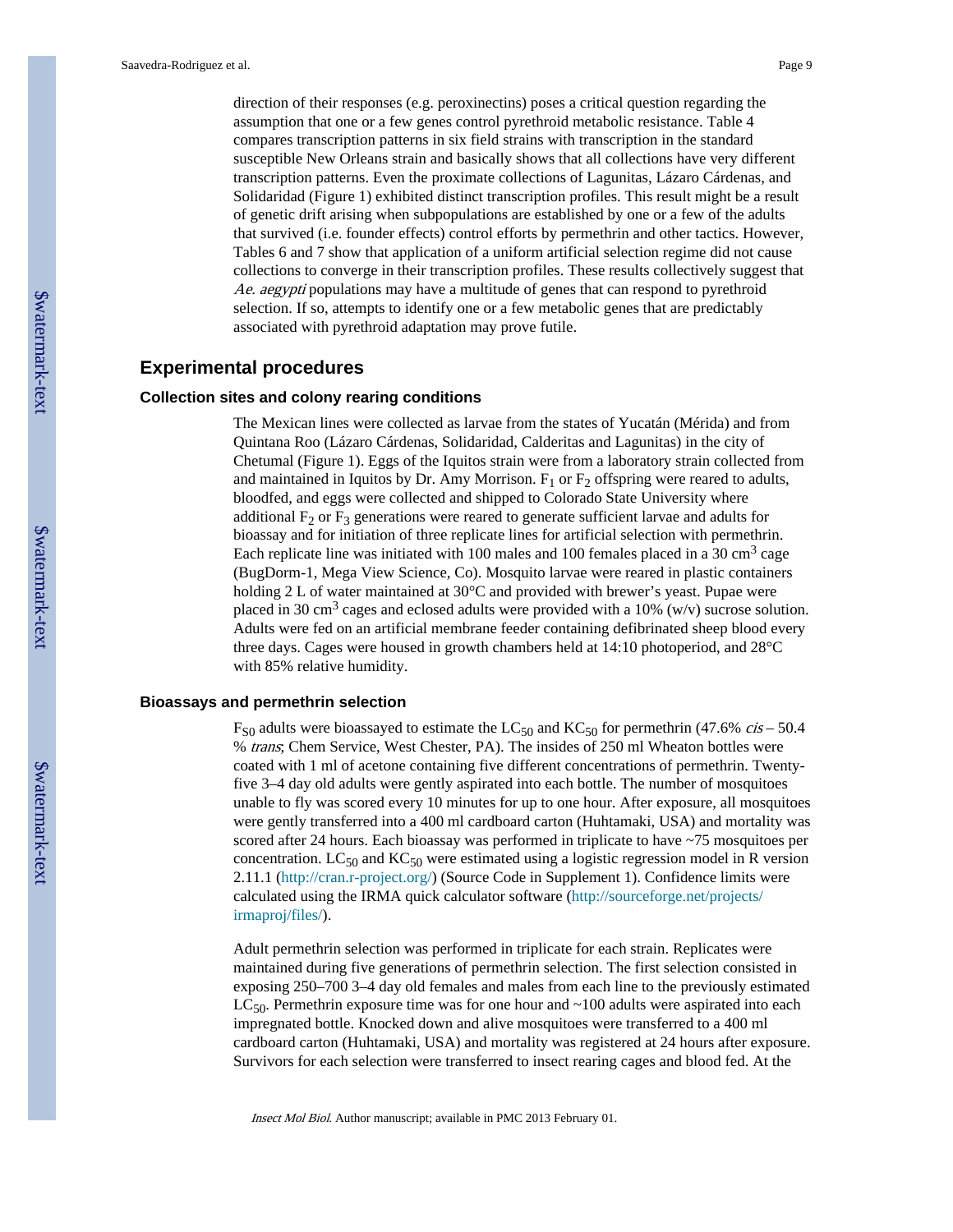beginning of each of the subsequent four generations of selection, a bioassay was performed to estimate the  $LC_{50}$  following the previous generation of selection. From each replicate 300  $-700$  adults were then selected using the new LC<sub>50</sub>. For some mosquito lines in certain generations, a lower permethrin concentration was used for selection, depending upon the damage inflicted by permethrin exposure (i.e. multiple appendage loss or blood feeding appetite loss). Selected line names were designated  $Fs_1$ ,  $Fs_2$ ,  $Fs_3$ ,  $Fs_4$  or  $Fs_5$  indicating the generation of selection.

#### **Realized Heritability**

Realized heritability ( $h^2$ ) is calculated as the ratio of the response to selection (R) to the selection differential (S) and is correlated with the amount of additive genetic variance for a trait. A low  $h^2$  predicts no additive genetic variance for a trait and a poor or very slow response to artificial selection while a high  $h^2$  predicts a large additive genetic variance at one or a few loci that condition a trait and predicts a rapid response to artificial selection. When estimating  $h^2$  for insecticide resistance, R is estimated as the mean difference between the  $LC_{50}$  in offspring of surviving parents as compared to the  $LC_{50}$  in the parents and S is the proportion of surviving parents.

Realized heritability was calculated using the method of Tanaka and Noppun (1989). The  $LC_{50}$  or  $KC_{50}$  were estimated in R version 2.11.1 (Supplement 1) and transformed with the natural logarithm. The proportion surviving  $(p_t)$  was the weighted average of the survival rate among the three replicates in generation t. The standard deviation of susceptibility ( $\sigma_t$ ) was the reciprocal of the slope from the logistic regression analysis in generation t. The intensity of selection  $(i_t)$  was obtained using  $p_t$  in Appendix-Table A in (Falconer 1989). S<sub>t</sub> was  $\sigma_t$  multiplied by  $i_t$ ,  $R_t$  was the change in ln(LC<sub>50</sub>) or ln(KC<sub>50</sub>) from generation t to t+1. The cumulative response to selection R was the sum of  $R_{t=1,...5}$  while the cumulative selection differential S was the sum of  $S_{t=1,...5}$ . Following Tanaka and Noppun (1989), significance of the regression of R on S was tested by ANOVA in R 2.11.1 where the slope  $(h^2 = \Delta R / \Delta S)$  was treated as a continuous variable with one degree of freedom.

#### **Isoleucine 1,016 allele frequency**

Fifty mosquitoes from the unselected  $F_{S0}$ , and the selected  $F_{S1}$  and  $F_{S5}$  lines were genotyped. DNA was isolated from individual mosquitoes by salt extraction (Black and DuTeau 1997) and suspended in 200 µl TE buffer (10 mM Tris-HCl, 1 mM EDTA pH 8.0). The frequency of the Ile1,016 allele was determined by melting curve PCR following (Saavedra-Rodriguez et al. 2007).

#### **Differential expression profiles**

The DNA microarray 'Aedes Detox Chip' v.2 (Strode et al. 2008), was used to follow changes in the expression of detoxification genes. This microarray contains 318 70-mer probes representing 290 detoxification genes including 183 CYP, 28 GST, 44 CCE and 35 additional enzymes potentially involved in response to oxidative stress in Ae. aegypti. The three biological replicates from each mosquito line were processed separately. Direct comparisons between three different points of selection were: 1) 'Unselected- $F_{S0}$ ' relative to the New Orleans susceptible reference strain; 2) Permethrin selected- $F_{S1}$  relative to  $F_{S0}$ , and 3)  $F_{S5}$  relative to  $F_{S1}$ . RNA isolations, cDNA synthesis and labeling reactions were performed independently for each biological replicate. Total RNA was extracted from batches of thirty 3 day old adults (15 females and 15 males) using the RNeasy ®Midi Kit (Qiagen) according to manufacturer's instructions for total RNA isolation from animal tissues. Total RNA quantity and quality was assessed using a Nanodrop® spectrophotometer. cDNA synthesis, labeling reaction and hybridization to the array were performed as in Strode et al. (2008).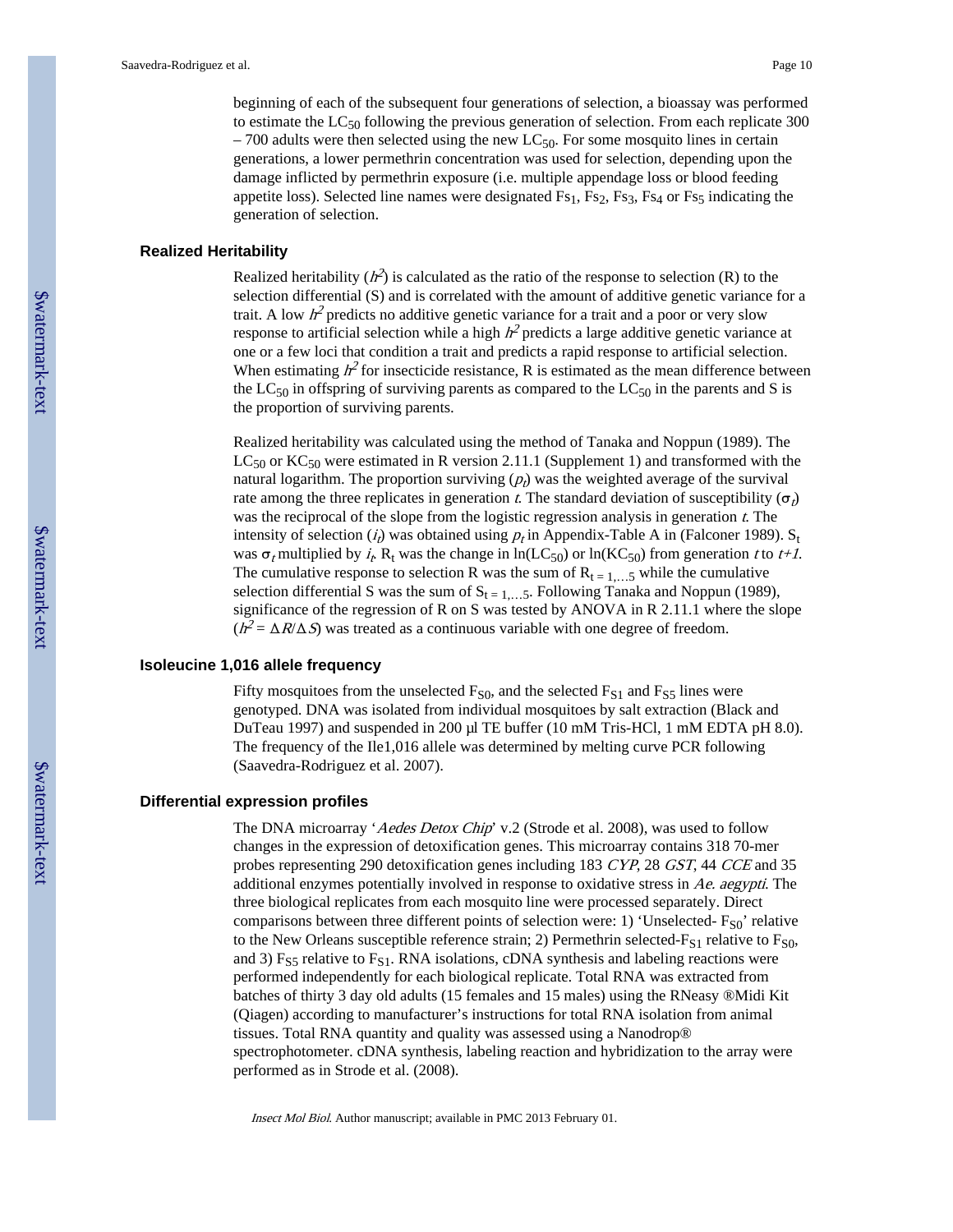Spot finding, signal quantification and spot superimposition for both dye channels were performed using the Axon Instruments Genepix Personal 4100A laser scanner and Genepix 5.1 software (Axon Instruments, Molecular Devices, Union City, CA, USA). Spots that did not satisfy the criteria described by Strode et al. (2008) were excluded from analysis. Normalization and statistical analyses were performed on R using the limma package [http://](http://bioinf.wehi.edu.au/limma/) [bioinf.wehi.edu.au/limma/](http://bioinf.wehi.edu.au/limma/) available on [www.bioconductor.org](http://www.bioconductor.org) following (Muller et al. 2007). Results are expressed as M, the log<sub>2</sub> of mean transcription ratios where M =  $log_2(Cy5/Cy3)$ . An arbitrary threshold of M = 1 (i.e. two-fold) was used to identify differentially expressed genes. The probability threshold was set at 3.00 (i.e.  $-\log_{10} (0.001)$ ).

#### **Quantitative PCR for microarray validation**

Transcription profiles of eight differentially expressed genes in the  $F<sub>S5</sub>$  strains were validated by real-time quantitative PCR using the same RNA samples as were used for microarray experiments. Four µg of total amplified RNA (RiboAmpTM RNA amplification kit) were used for cDNA synthesis with Superscript Reverse Transcriptase III (Invitrogen) and oligo- $(dT)_{15-18}$  primer (Invitrogen). Resulting cDNAs were diluted 100 times for realtime quantitative PCR reactions. Primer pairs used for quantitative PCR (Table 2) were optimized and tested by melting curve analysis and agarose gel electrophoresis to insure that they produced a unique amplification product. Real-time quantitative 20 µL PCR were performed in triplicate on a CFX-96 system (BioRad) using iQ SYBR Green Supermix (BioRad),  $0.3\mu$ M of each primer and 5  $\mu$ L of diluted cDNAs. For each gene analyzed, a cDNA dilution scale from 1:1,000,000 times was performed to assess efficiency of PCR. Data analysis was performed according to the ΔCt method taking into account PCR efficiency (Pfaffl 2001) and using the gene encoding the ribosomal protein L8 (Vector Base ID AAEL000987) for normalization. Results were expressed as average M obtained in the three replicates.

#### **Supplementary Material**

Refer to Web version on PubMed Central for supplementary material.

#### **Acknowledgments**

Larvae were collected by collaborators at the Universidad Autónoma de Nuevo León and Universidad Autónoma de Yucatán. The Iquitos, Perú collection was provided by Amy Morrison (UC Davis). This work was funded in part by NIH-NIAID U01 AI088647.

#### **References**

- Black, WC.; DuTeau, NM. RAPD-PCR and SSCP analysis for insect population genetic studies. In: Crampton, JM.; Beard, CB.; Louis, C., editors. Molecular Biology of Insect Disease Vectors: A Methods Manual. London: Chapman & Hall; 1997. p. 362-363.
- Brengues C, Hawkes NJ, Chandre F, McCarroll L, Duchon S, Guillet P, Manguin S, Morgan JC, Hemingway J. Pyrethroid and DDT cross-resistance in Aedes aegypti is correlated with novel mutations in the voltage-gated sodium channel gene. Medical and Veterinary Entomology. 2003; 17:87–94. [PubMed: 12680930]
- Casida JE, Gammon DW, Glickman AH, Lawrence LJ. Mechanisms of Selective Action of Pyrethroid Insecticides. Annual Review of Pharmacology and Toxicology. 1983; 23:413–438.
- Chiu TL, Wen ZM, Rupasinghe SG, Schuler MA. Comparative molecular modeling of Anopheles gambiae CYP6Z1, a mosquito P450 capable of metabolizing DDT. Proceedings of the National Academy of Sciences of the United States of America. 2008; 105:8855–8860. [PubMed: 18577597]
- da-Cunha MP, Lima JBP, Brogdon WG, Moya GE, Valle D. Monitoring of resistance to the pyrethroid cypermethrin in Brazilian Aedes aegypti (Diptera : Culicidae) populations collected between 2001 and 2003. Memorias Do Instituto Oswaldo Cruz. 2005; 100:441–444. [PubMed: 16113895]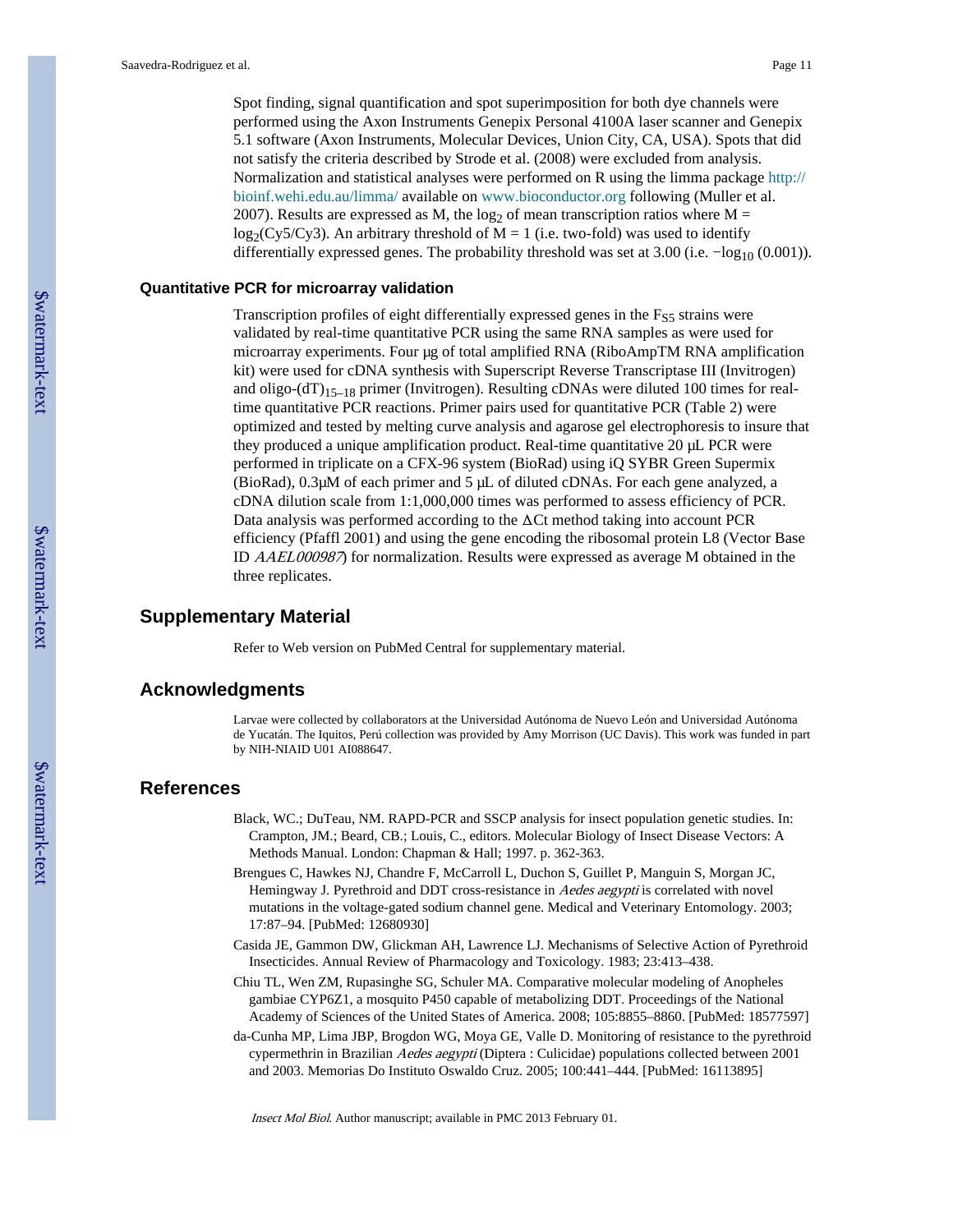- David JP, Strode C, Vontas J, Nikou D, Vaughan A, Pignatelli PM, Louis C, Hemingway J, Ranson H. The Anopheles gambiae detoxification chip: A highly specific microarray to study metabolic-based insecticide resistance in malaria vectors. Proceedings of the National Academy of Sciences of the United States of America. 2005; 102:4080–4084. [PubMed: 15753317]
- Djouaka RF, Bakare AA, Coulibaly ON, Akogbeto MC, Ranson H, Hemingway J, Strode C. Expression of the cytochrome P450s, CYP6P3 and CYP6M2 are significantly elevated in multiple pyrethroid resistant populations of Anopheles gambiae s.s. from Southern Benin and Nigeria. Bmc Genomics. 2008; 9 -
- Falconer, DS. Introduction to Quantitative Genetics, Third Edition. Harlow, Essex, UK/New York: Longmans Green/John Wiley & Sons; 1989.
- Fetoui H, Garoui EM, Makni-Ayadi F, Zeghal N. Oxidative stress induced by lambda-cyhalothrin (LTC) in rat erythrocytes and brain: Attenuation by vitamin C. Environmental Toxicology and Pharmacology. 2008; 26:225–231. [PubMed: 21783916]
- Fetoui H, Makni M, Garoui EM, Zeghal N. Toxic effects of lambda-cyhalothrin, a synthetic pyrethroid pesticide, on the rat kidney: Involvement of oxidative stress and protective role of ascorbic acid. Experimental and Toxicologic Pathology. 2010; 62:593–599. [PubMed: 19735994]
- Flanagan JU, Smythe ML. Sigma-class glutathione transferases. Drug Metabolism Reviews. 2011; 43:194–214. [PubMed: 21425928]
- Flores AE, Solis GR, Salas IF, Ramos FJS, Garcia GP. Resistance to Permethrin in Aedes aegypti (L.) in Northern México. Southwestern Entomologist. 2009; 34:167–177.
- Gubler D. The emergence of epidemic dengue fever and dengue hemorrhagic fever in the Americas: a case of failed public health policy. Revista Panamericana De Salud Publica-Pan American Journal of Public Health. 2005; 17:221–224. [PubMed: 15969972]
- Harris AF, Rajatileka S, Ranson H. Pyrethroid Resistance in *Aedes aegypti* from Grand Cayman. American Journal of Tropical Medicine and Hygiene. 2010; 83:277–284. [PubMed: 20682868]
- Hemingway J, Hawkes NJ, McCarroll L, Ranson H. The molecular basis of insecticide resistance in mosquitoes. Insect Biochemistry and Molecular Biology. 2004; 34:653–665. [PubMed: 15242706]
- Jirakanjanakit N, Rongnoparut P, Saengtharatip S, Chareonviriyaphap T, Duchn S, Bellec C, Yoksan S. Insecticide susceptible/resistance status in Aedes (Stegomyia) aegypti and Aedes (Stegomyia) albopictus (Diptera : Culicidae) in Thailand during 2003–2005. Journal of Economic Entomology. 2007; 100:545–550. [PubMed: 17461081]
- Johansson MW, Lind MI, Holmblad T, Thornqvist PO, Soderhall K. Peroxinectin, a Novel Cell-Adhesion Protein from Crayfish Blood. Biochemical and Biophysical Research Communications. 1995; 216:1079–1087. [PubMed: 7488183]
- Johansson MW, Soderhall K. Cellular-Immunity in Crustaceans and the Propo System. Parasitology Today. 1989; 5:171–176. [PubMed: 15463205]
- Kale M, Rathore N, John S, Bhatnagar D. Lipid peroxidative damage on pyrethroid exposure and alterations in antioxidant status in rat erythrocytes: a possible involvement of reactive oxygen species. Toxicology Letters. 1999; 105:197–205. [PubMed: 10355540]
- Kawada H, Higa Y, Komagata O, Kasai S, Tomita T, Nguyen TY, Luu LL, Sanchez RAP, Takagi M. Widespread Distribution of a Newly Found Point Mutation in Voltage-Gated Sodium Channel in Pyrethroid-Resistant Aedes aegypti Populations in Vietnam. Plos Neglected Tropical Diseases. 2009; 3 -
- Lloyd, LS. Best Practices for Dengue Prevention and Control in the Americas Vol. Strategic Report 7. City: U.S. Agency for International Development; 2003. Best Practices for Dengue Prevention and Control in the Americas; p. 106
- Loughney K, Kreber R, Ganetzky B. Molecular Analysis of the Para Locus, a Sodium-Channel Gene in Drosophila. Cell. 1989; 58:1143–1154. [PubMed: 2550145]
- Marcombe S, Poupardin R, Darriet F, Reynaud S, Bonnet J, Strode C, Brengues C, Yebakima A, Ranson H, Corbel V, David JP. Exploring the molecular basis of insecticide resistance in the dengue vector Aedes aegypti: a case study in Martinique Island (French West Indies). Bmc Genomics. 2009; 10 -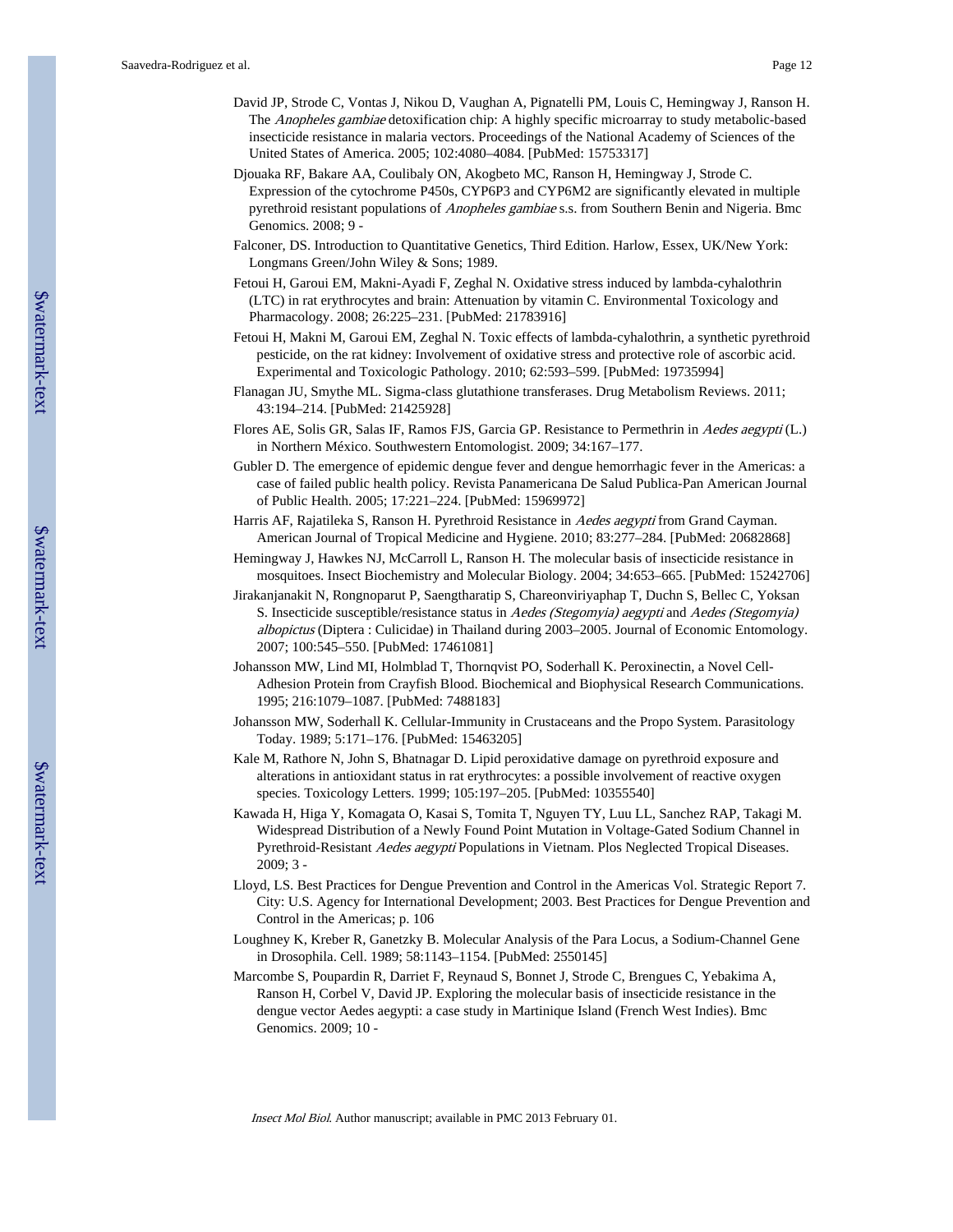- Martins AJ, Lima JBP, Peixoto AA, Valle D. Frequency of Val1016Ile mutation in the voltage-gated sodium channel gene of Aedes aegypti Brazilian populations. Tropical Medicine & International Health. 2009; 14:1351–1355. [PubMed: 19735371]
- Muller P, Donnelly MJ, Ranson H. Transcription profiling of a recently colonised pyrethroid resistant Anopheles gambiae strain from Ghana. Bmc Genomics. 2007; 8 -
- Muller P, Warr E, Stevenson BJ, Pignatelli PM, Morgan JC, Steven A, Yawson AE, Mitchell SN, Ranson H, Hemingway J, Paine MJI, Donnelly MJ. Field-Caught Permethrin-Resistant Anopheles gambiae Overexpress CYP6P3, a P450 That Metabolises Pyrethroids. Plos Genetics. 2008; 4 -
- Paeporn P, Supaphathom K, Sathantriphop SPM, Sangkitporn S. Insecticide susceptibility of Aedes aegypti in Tsunami-affected Areas in Thailand. Dengue Bulletin. 2005; 29:210–213.
- Pfaffl MW. A new mathematical model for relative quantification in real-time RT-PCR. Nucleic Acids Research. 2001; 29 -
- Poupardin R, Reynaud S, Strode C, Ranson H, Vontas J, David JP. Cross-induction of detoxification genes by environmental xenobiotics and insecticides in the mosquito Aedes aegypti: Impact on larval tolerance to chemical insecticides. Insect Biochemistry and Molecular Biology. 2008; 38:540–551. [PubMed: 18405832]
- Poupardin R, Riaz MA, Vontas J, David JP, Reynaud S. Transcription profiling of eleven cytochrome P450s potentially involved in xenobiotic metabolism in the mosquito Aedes aegypti. Insect Molecular Biology. 2010; 19:185–193. [PubMed: 20041961]
- Riaz MA, Poupardin R, Reynaud S, Strode C, Ranson H, David JP. Impact of glyphosate and benzo[a]pyrene on the tolerance of mosquito larvae to chemical insecticides. Role of detoxification genes in response to xenobiotics. Aquatic Toxicology. 2009; 93:61–69. [PubMed: 19419775]
- Rodriguez MM, Bisset JA, De Armas Y, Ramos F. Pyrethroid insecticide-resistant strain of Aedes aegypti from Cuba induced by deltamethrin selection. Journal of the American Mosquito Control Association. 2005; 21:437–445. [PubMed: 16506569]
- Saavedra-Rodriguez K, Strode C, Suarez AF, Salas IF, Ranson H, Hemingway J, Black WC. Quantitative Trait Loci Mapping of Genome Regions Controlling Permethrin Resistance in the Mosquito Aedes aegypti. Genetics. 2008; 180:1137–1152. [PubMed: 18723882]
- Saavedra-Rodriguez K, Urdaneta-Marquez L, Rajatileka S, Moulton M, Flores AE, Fernandez-Salas I, Bisset J, Rodriguez M, Mccall PJ, Donnelly MJ, Ranson H, Hemingway J, Black WC. A mutation in the voltage-gated sodium channel gene associated with pyrethroid resistance in Latin American Aedes aegypti. Insect Molecular Biology. 2007; 16:785–798. [PubMed: 18093007]
- Sayeed I, Parvez S, Pandey S, Bin-Hafeez B, Haque R, Raisuddin S. Oxidative stress biomarkers of exposure to deltamethrin in freshwater fish, *Channa punctatus* Bloch. Ecotoxicology and Environmental Safety. 2003; 56:295–301. [PubMed: 12927561]
- Schmidt O, Soderhall K, Theopold U, Faye I. Role of Adhesion in Arthropod Immune Recognition. Annual Review of Entomology. 2010; 55:485–504.
- Strode C, Wondji CS, David JP, Hawkes NJ, Lumjuan N, Nelson DR, Drane DR, Karunaratne SHPP, Hemingway J, Black WC, Ranson H. Genomic analysis of detoxification genes in the mosquito Aedes aegypti. Insect Biochemistry and Molecular Biology. 2008; 38:113–123. [PubMed: 18070670]
- Tanaka Y, Noppun V. Heritability Estimates of Phenthoate Resistance in the Diamond-Back Moth. Entomologia Experimentalis Et Applicata. 1989; 52:39–47.
- Yanola J, Somboon P, Walton C, Nachaiwieng W, Prapanthadara LA. A novel F1552/C1552 point mutation in the *Aedes aegypti* voltage-gated sodium channel gene associated with permethrin resistance. Pesticide Biochemistry and Physiology. 2010; 96:127–131.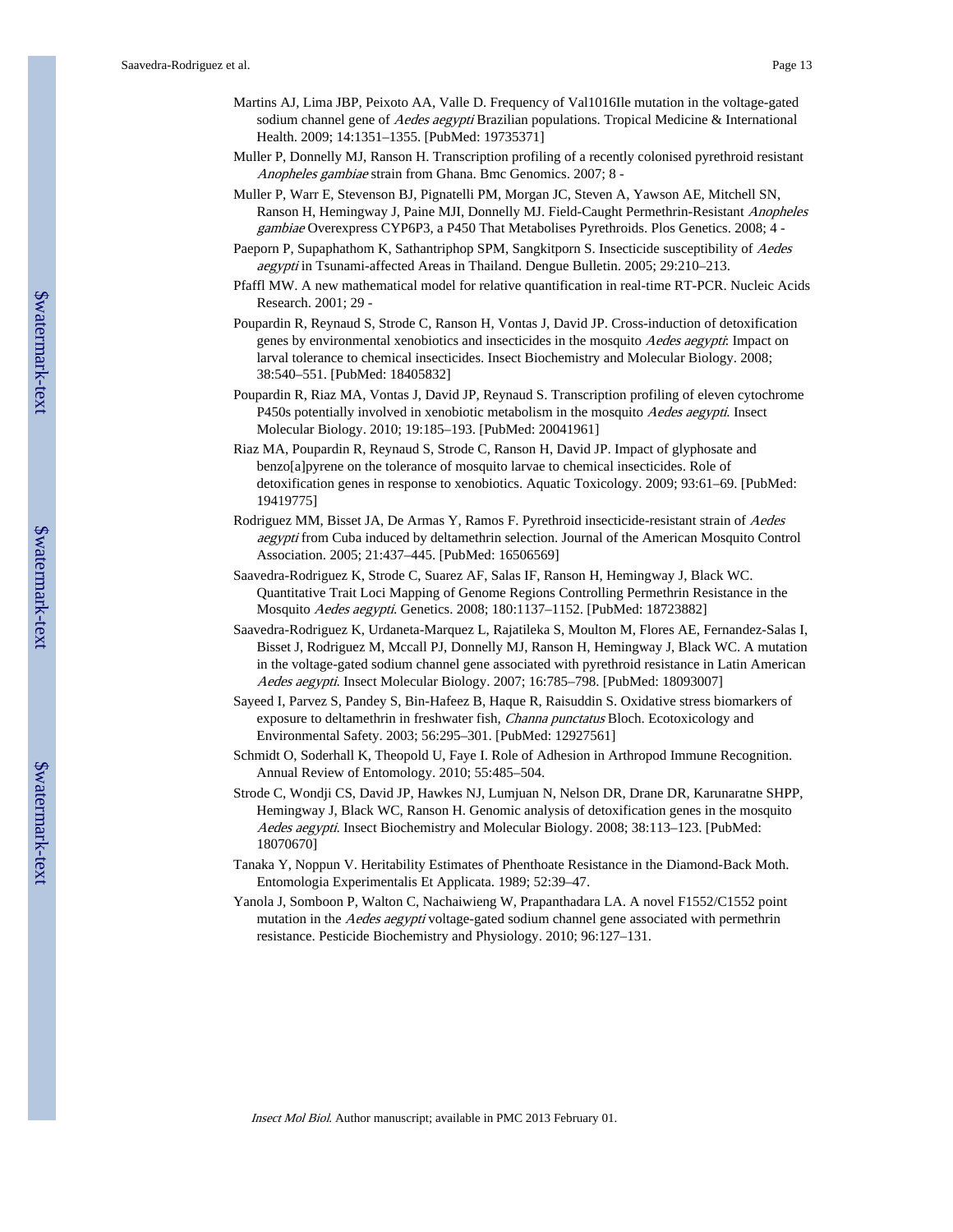Saavedra-Rodriguez et al. Page 14



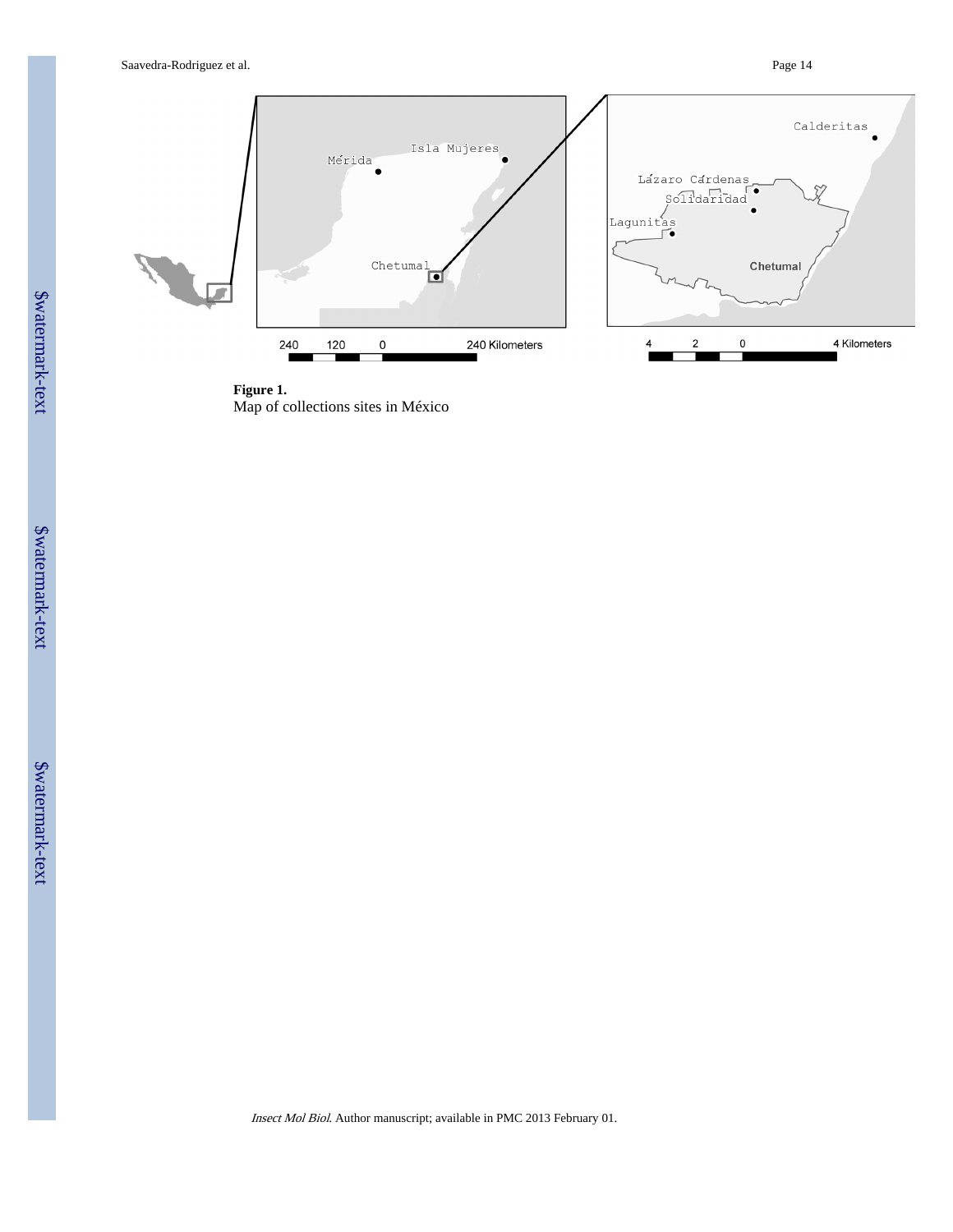

Generation

#### **Figure 2.**

 $LC_{50}$  response of mosquito lines to permethrin selection over five generations. The  $F_{S5}$ Ile<sub>1,016</sub> allele frequencies were calculated from  $\sim$  50 individuals and appear in the right side of the graph.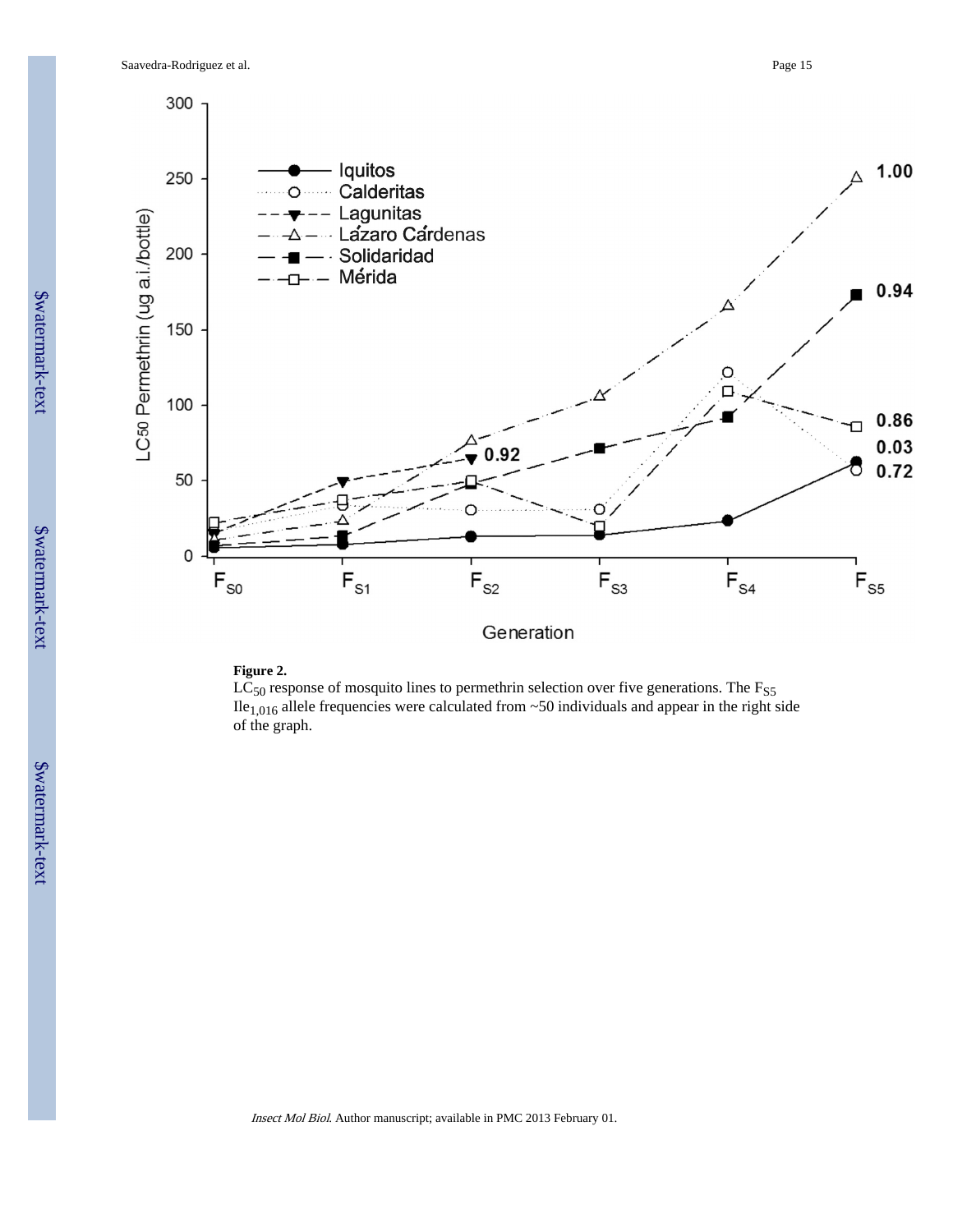

#### **Figure 3.**

 $\overline{KC}_{50}$  response of mosquito lines to permethrin selection over five generations. The  $F_{S5}$ Ile<sub>1,016</sub> allele frequencies were calculated from  $\sim$ 50 individuals and appear in the right side of the graph.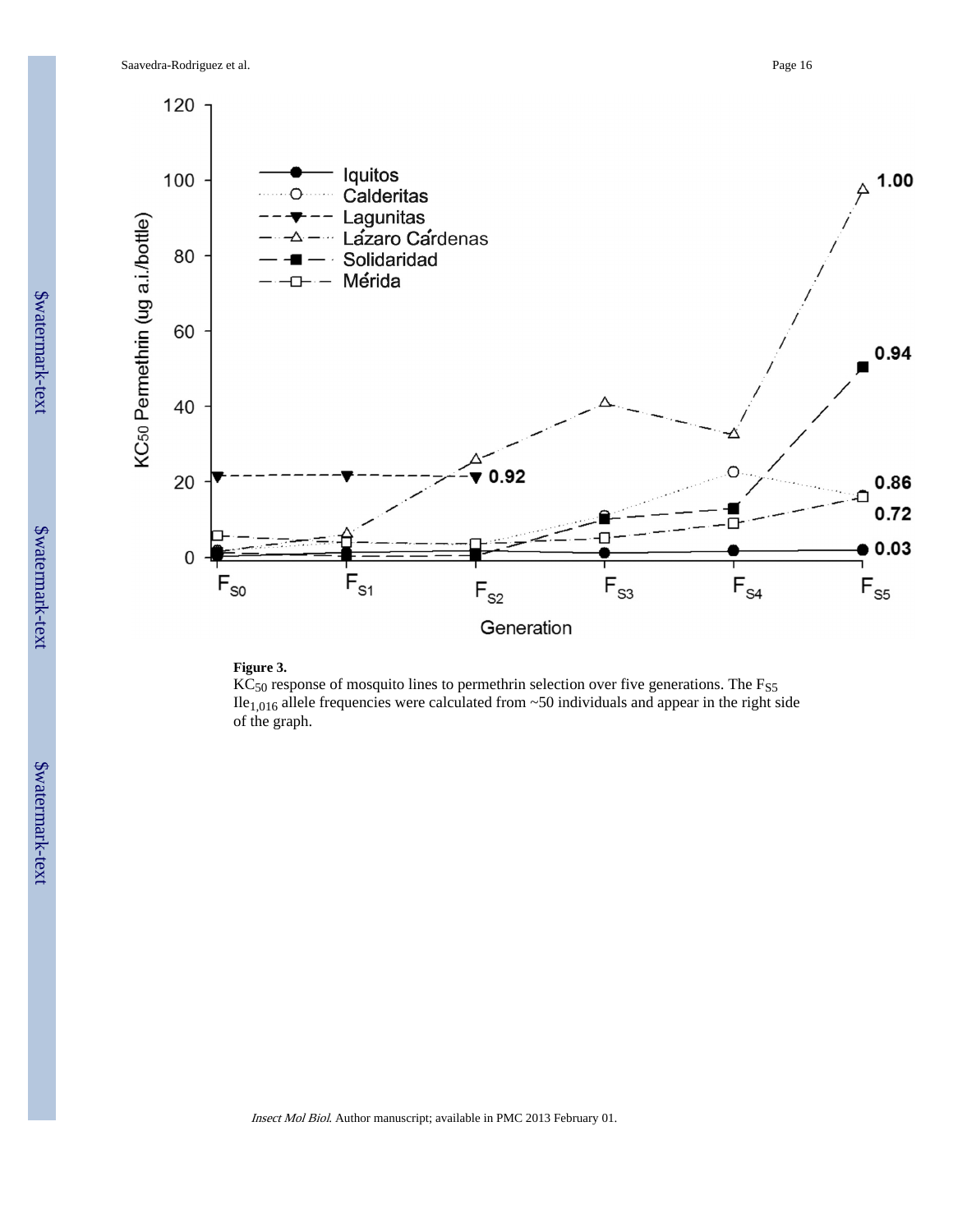

#### **Figure 4.**

Correlation between microarray and real time expression ratios. Ratios are display in a log<sub>2</sub> scale.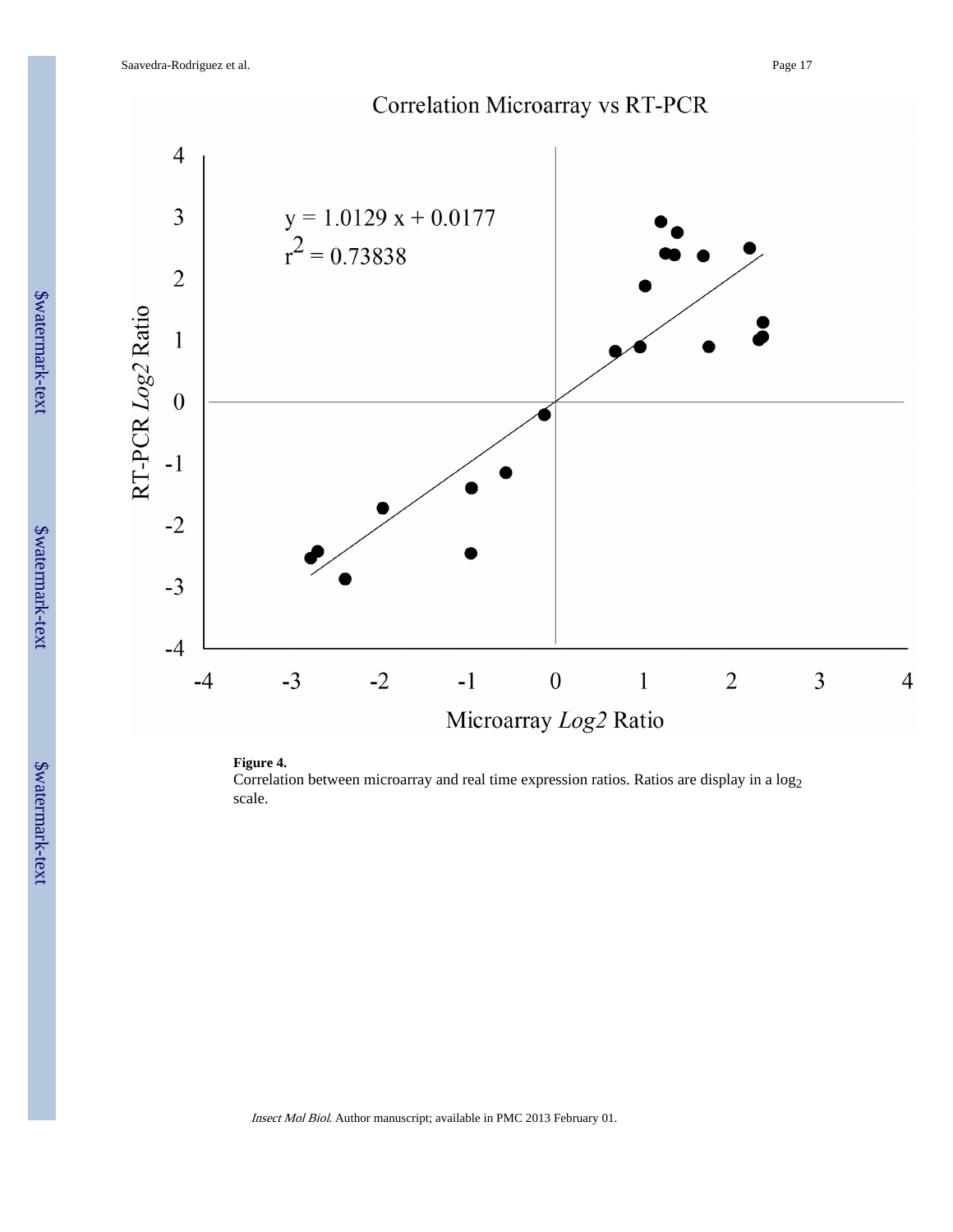

#### **Figure 5.**

Correlations between  $Ile<sub>1,016</sub>$  allele frequencies and the numbers of genes differentially transcribed. The Pearson correlation coefficient  $r$  is displayed alongside the probability that  $r$  $= 0$ . A) F<sub>S0</sub> Ile<sub>1,016</sub> frequencies versus numbers of genes differentially transcribed in F<sub>S1</sub>. B)  $F_{S5}$  Ile<sub>1,016</sub> frequencies versus numbers of genes differentially transcribed in  $F_{S5}$ . C)  $F_{S0}$  $I$ le<sub>1,016</sub> frequencies versus numbers of genes differentially transcribed in F<sub>S5</sub>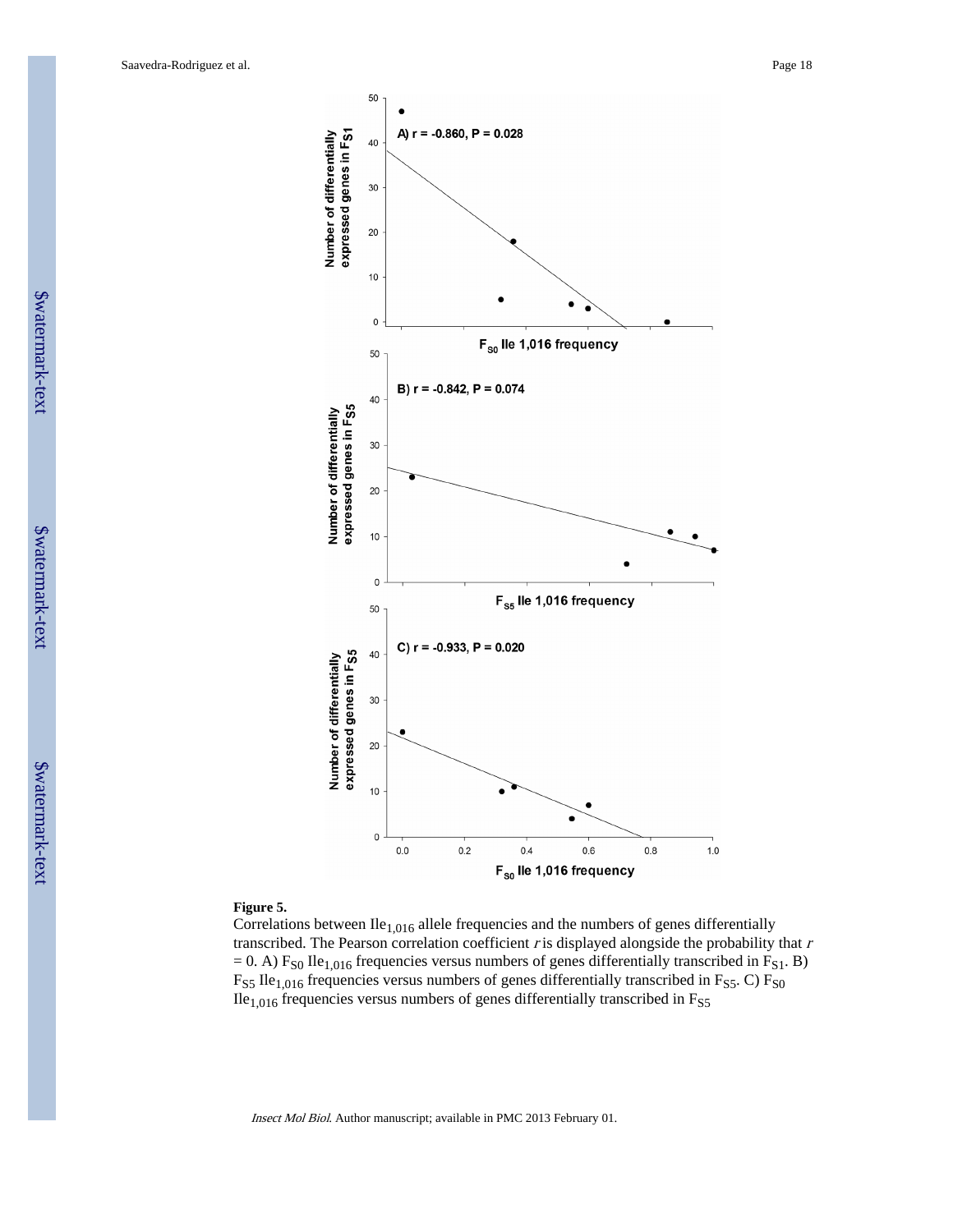\$watermark-text

The LC50 or KC50 resistance ratios are calculated relative to the susceptible New Orleans strain. The initial Ile1,016 allele frequency was calculated from The LC50 or KC50 resistance ratios are calculated relative to the susceptible New Orleans strain. The initial Ile1,016 allele frequency was calculated from ~50 individuals from each collection site. Pearson's correlation coefficients were calculated between LC<sub>50</sub> or KC<sub>50</sub> values and the frequency of Ile1,016 Collection site information and adult permethrin resistance prior to artificial selection. LC<sub>50</sub> and KC<sub>50</sub> are µg of permethrin per 250mL Wheaton Bottle. Collection site information and adult permethrin resistance prior to artificial selection. LC<sub>50</sub> and KC<sub>50</sub> are µg of permethrin per 250mL Wheaton Bottle. ~50 individuals from each collection site. Pearson's correlation coefficients were calculated between LC<sub>50</sub> or KC<sub>50</sub> values and the frequency of Ile1,016 squared.

| Country<br><b>State</b> | Ğ           | Site in City | Coordinates                           | Generation   | (95% CI)<br>ug/a.i.<br>$LC_{50}$ | $RRLC_{50}$<br>$\mathbf{P_{I}NO}$ | $(95%$ CI)<br>ug/a.i.<br>$_{\rm K C_{50}}$ | RR KC <sub>50</sub><br>$P_I N$ O | <b>Del,016</b><br>freq.<br>$F_{S0}$ |
|-------------------------|-------------|--------------|---------------------------------------|--------------|----------------------------------|-----------------------------------|--------------------------------------------|----------------------------------|-------------------------------------|
| Perú                    |             |              |                                       |              |                                  |                                   |                                            |                                  |                                     |
| Iquitos                 | Iquitos     |              |                                       | $E_{\rm c}$  | $5.6(4.3 - 7.0)$                 | 2.1                               | $0.3(0.26 - 0.44)$                         | 0.7                              | 0.000                               |
| México                  |             |              |                                       |              |                                  |                                   |                                            |                                  |                                     |
| Quintana Roo Chetumal   |             |              |                                       |              |                                  |                                   |                                            |                                  |                                     |
|                         |             |              | Calderitas 18.556269° - 88.256181°    | $F_{\omega}$ | $16.3(13.2-20)$                  | 6.2                               | $1.8(1.27 - 2.63)$                         | 3.7                              | 0.360                               |
|                         |             |              | Lagunitas 18.519485° -88.333923°      | Ę            | $25.4(22.6 - 28.6)$              | 10.2                              | 21.7 (18.01-26.1)                          | 43.4                             | 0.854                               |
|                         |             |              | Lázaro Cárdenas 18.535938°-88.301646° | $F_2$        | $11.0 (7.9 - 15.2)$              | 4.2                               | $1.6(0.49-5)$                              | $\overline{3.1}$                 | 0.600                               |
|                         |             |              | Solidaridad 18.528407° -88.302693°    | Ę            | $6.9(5.2 - 8.9)$                 | 2.6                               | $1.4(0.51 - 3.7)$                          | 2.8                              | 0.320                               |
| Yucatán                 |             |              |                                       |              |                                  |                                   |                                            |                                  |                                     |
|                         | Mérida      |              | 20.948942° - 89.640526°               | $E_2$        | 22.4 (19.9-25.1)                 | 8.5                               | $5.7(3.7 - 8.8)$                           | 11.5                             | 0.546                               |
| <b>United States</b>    |             |              |                                       |              |                                  |                                   |                                            |                                  |                                     |
|                         | New Orleans |              |                                       |              | 2.6                              |                                   | 0.5                                        |                                  | 0.000                               |
|                         |             |              |                                       |              |                                  |                                   |                                            |                                  |                                     |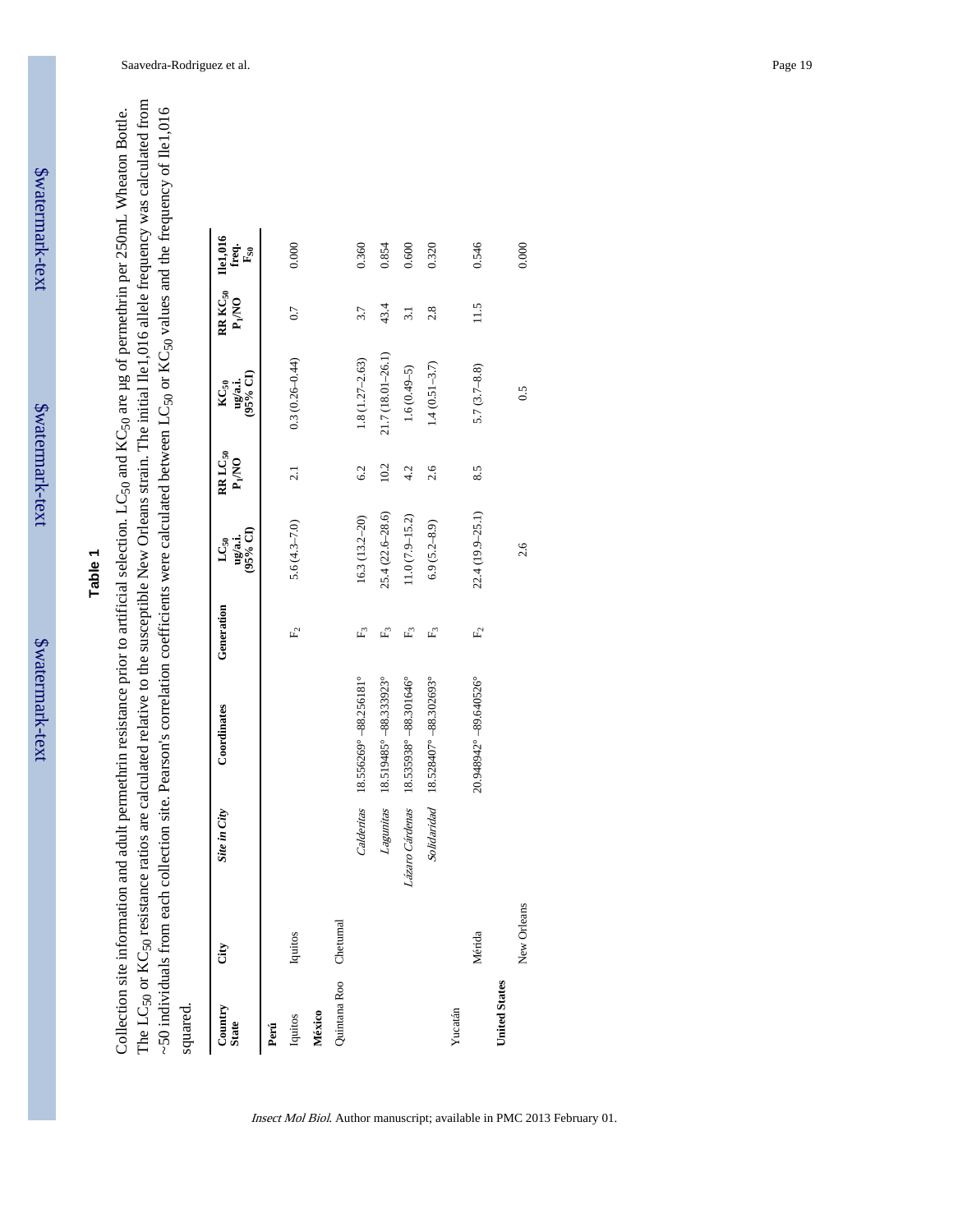#### **Table 2**

#### Real time PCR primers used for microarray validation

| Gene                                  | <b>Vector Base</b><br>ID | $5'$ -->3' forward sequence  | $5' \rightarrow 3'$ reverse sequence | <b>cDNA</b><br>size<br>(bp) |
|---------------------------------------|--------------------------|------------------------------|--------------------------------------|-----------------------------|
| <b>Glutathione transferases</b>       |                          |                              |                                      |                             |
| $AaGSTe-2$                            | AAEL007951               | GCCCGATGATGACGTGAAG          | TGGCTTGCTTAACCAGTTCTTTC              | 246                         |
| $AaGSTs1-1$                           | AAEL011741               | GCCCGATGATGACGTGAAG          | TCCAGGATGGCGACAAAGTA                 | 159                         |
| <b>Cytochrome P450 monooxygenases</b> |                          |                              |                                      |                             |
| CYP4J13                               | AAEL013555               | <b>TATGCGTATGTGCCGTTTAGT</b> | <b>ATAGGGCGTATTTCTGTCC</b>           | 62                          |
| CYP325G3                              | AAEL012772               | <b>GCACGTTGGATATGATTTGT</b>  | TCTGTCCGATAGTATTTGGTTAGT             | 178                         |
| CYP6Nae1                              | AAEL009126               | <b>GGATTTCCAATACTTCCACGA</b> | <b>TTCCACTTGGCACCCTCC</b>            | 96                          |
| CYP9I22v1                             | AAEL006802               | CAGAGGCTGTACGAGGAGATAGT      | <b>CGAAGGGACTCCGACACTA</b>           | 116                         |
| CYP9I32                               | AAEL008846               | <b>CGATTTCATCCAGACCATTTA</b> | CGTCTTCTTTGTTCGCTCC                  | 176                         |
| Carboxyl/esterases                    |                          |                              |                                      |                             |
| $AaeCOE-8$                            | AAEL008757               | CGGAGTCTTTCTTGAAGGGTA        | <b>TTCGGAGTGTTTCATTTCGTAG</b>        | 111                         |
| Red/Ox & other                        |                          |                              |                                      |                             |
| Peroxinectin 4388                     | AAEL004388               | <b>CAACCTCCACTGGGATGACG</b>  | <b>ATGTTCTGAAGTACGGCGATTA</b>        | 72                          |
| Peroxinectin 4390                     | AAEL004390               | <b>TCAGCAGCCAATGGAACAAA</b>  | GGTCGCAGGGCAAAGTCA                   | 132                         |
| 60S ribosomal protein L8              | AAEL000987               | TGAAGGGAACCGTCAAGCAA         | CATCAGACCGATTGGCAGAAC                | 200                         |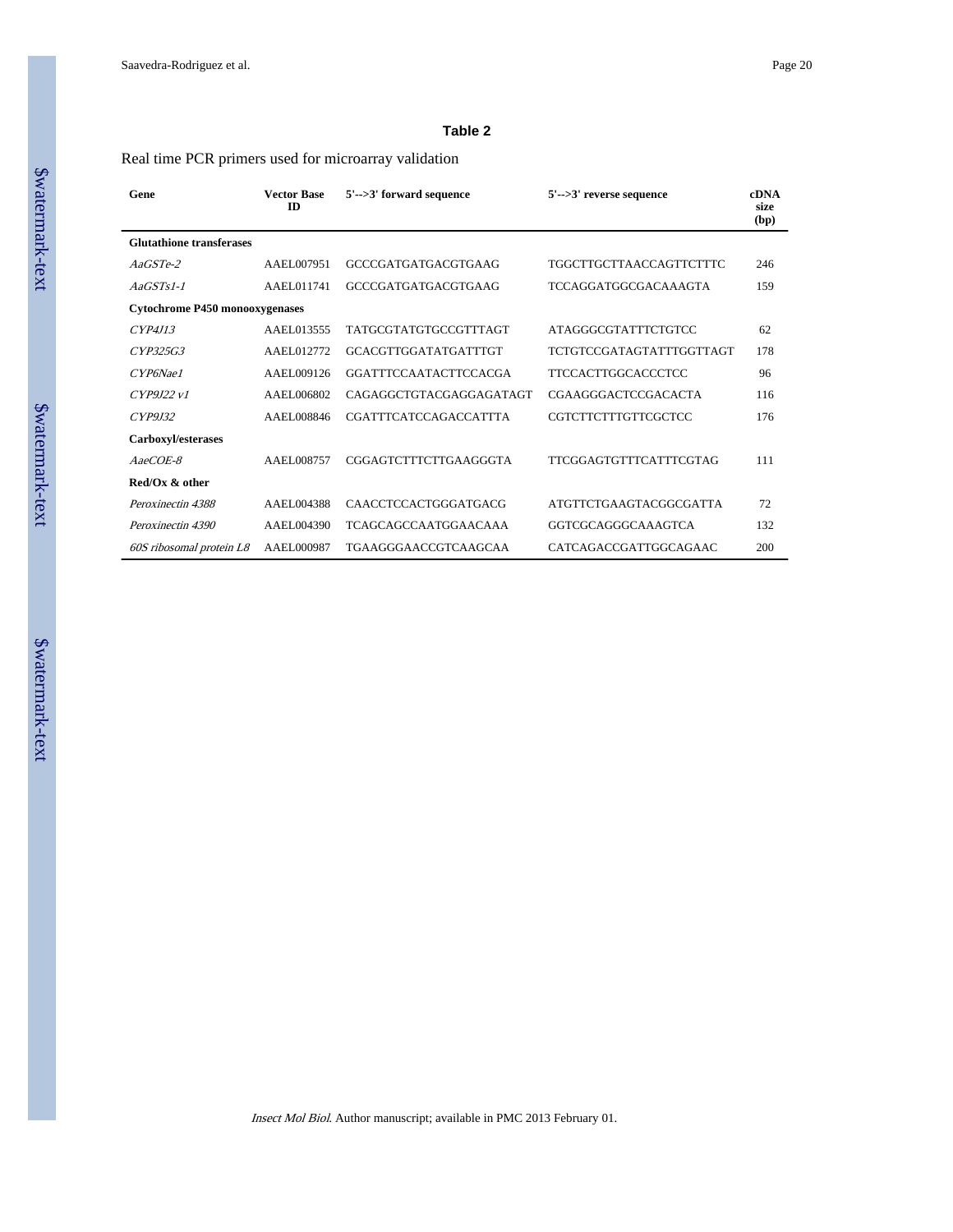#### **Table 3**

Realized heritability ( $h^2$ ) of LC50 or KC50 resulting from five generations of permethrin selection. An ANOVA was performed to test the hypothesis:  $h^2 > 0$ .

| <b>Selected Line</b> | <b>LC50</b><br>h <sup>2</sup> | *<br>$\boldsymbol{p}$ | KC50<br>h <sup>2</sup> | *<br>p |
|----------------------|-------------------------------|-----------------------|------------------------|--------|
| Iquitos              | 0.616                         | 0.001                 | 0.181                  | 0.381  |
| Solidaridad          | 0.864                         | 0.006                 | 0.142                  | 0.008  |
| Mérida               | 0.740                         | 0.034                 | 0.229                  | 0.066  |
| Lázaro Cárdenas      | 0.829                         | 0.022                 | 1 397                  | 0.050  |
| Calderitas           | 0.241                         | 0.573                 | 0.789                  | 0.014  |

\*Bonferroni experimentwise rate =  $1-(1-0.05)^{1/5} \approx 0.01$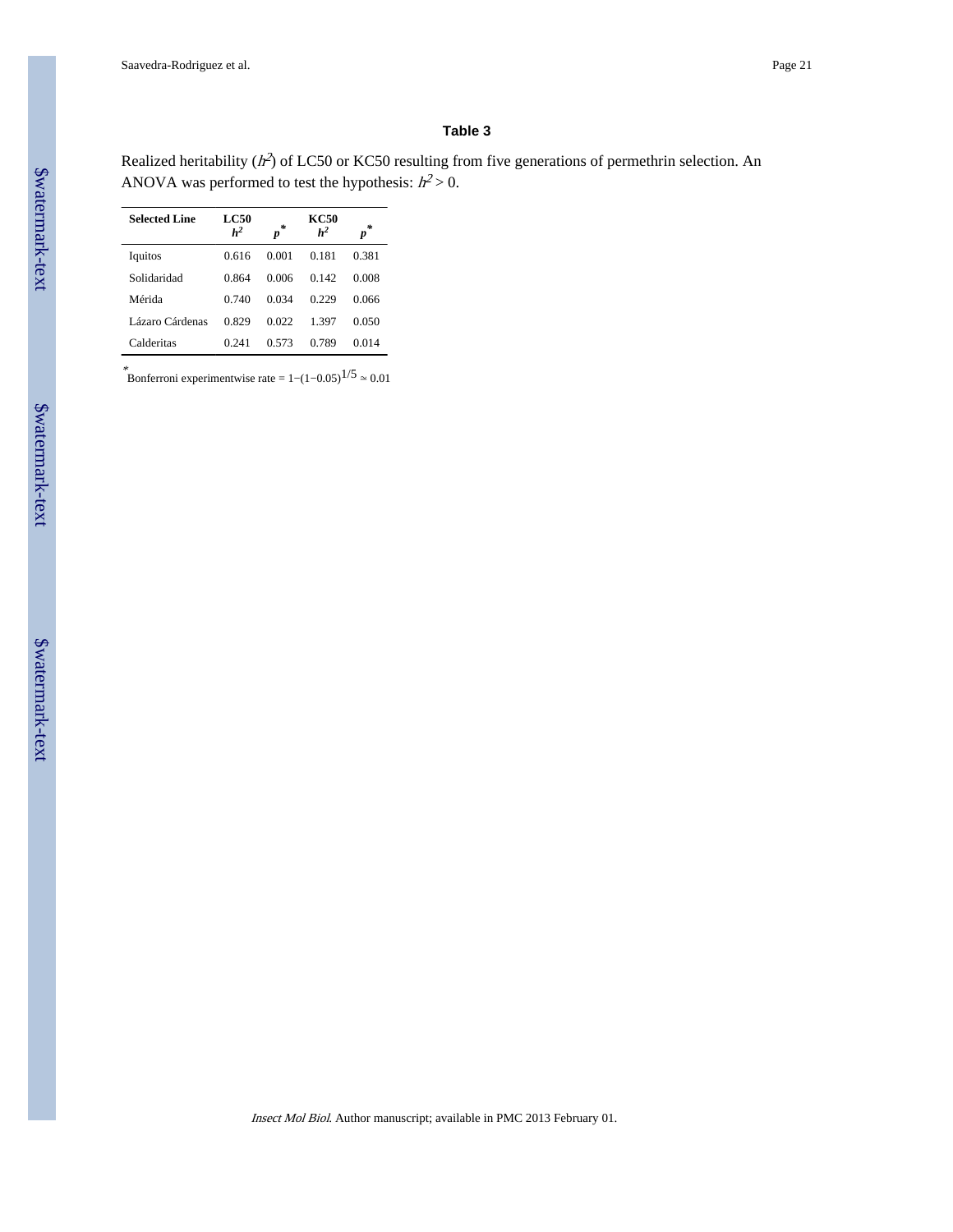| ė      |
|--------|
|        |
| ₹      |
|        |
| atvu.  |
|        |
|        |
| F      |
|        |
| f<br>F |
|        |
|        |
| ļ      |
|        |
|        |

\$watermark-text

| 4 |  |
|---|--|
| Φ |  |
| ൹ |  |
| н |  |
|   |  |

a. Genes differentially expressed in two or more unselected F<sub>S0</sub> strains relative to the New Orleans strain. Ratio of the average expression of each comparison is displayed on a linear scale.<br>Probability value is shown as **a. Genes differentially expressed in two or more unselected FS0 strains relative to the New Orleans strain. Ratio of the average expression of each comparison is displayed on a linear scale.**

| Activity                      |                   | Iquitos |              | Calderitas |       | Lázaro C |              | Solidaridad |      | Mérida |       | Lagunitas |       |
|-------------------------------|-------------------|---------|--------------|------------|-------|----------|--------------|-------------|------|--------|-------|-----------|-------|
| Gene                          | Vector Base ID    | Ratio   | $\mathbf{p}$ | Ratio      | v,    | Ratio    | $\mathbf{p}$ | Ratio       | v,   | Ratio  | v,    | Ratio     | d     |
| Glutathione transferases      |                   |         |              |            |       |          |              |             |      |        |       |           |       |
| AaGSTe3                       | AAEL007947        | 2.06    | 4.29         |            |       |          |              | 1.99        | 9.80 |        |       | 2.93      | 10.98 |
| AaGSTe4                       | AAEL007962        |         |              |            |       |          |              |             |      | 2.48   | 13.09 | 3.18      | 10.44 |
| AaGSTe6                       | AAEL007946        |         |              |            |       | 2.23     | 9.90         | 2.01        | 9.53 | 2.03   | 10.07 | 3.25      | 9.49  |
| $AaGSTs1-2$                   | <b>AAEL011741</b> | 0.35    | 4.59         |            |       | 0.27     | 14.14        |             |      |        |       |           |       |
| GSTd5                         | AAEL001071        | 2.04    | 4.23         |            |       |          |              |             |      | 0.46   | 19.18 |           |       |
| Cytochrome P450 monoxygenases |                   |         |              |            |       |          |              |             |      |        |       |           |       |
| CYP6Nael                      | AAEL009126        |         |              |            |       |          |              |             |      | 2.20   | 5.43  | 2.07      | 6.18  |
| CYP6P12V2                     | <b>AAEL014891</b> | 0.37    | 6.82         |            |       | 0.45     | 11.83        |             |      |        |       | 0.48      | 6.99  |
| CYP6Z6_b                      | <b>AAEL009123</b> |         |              | 2.08       | 7.32  |          |              |             |      | 2.25   | 18.07 | 2.22      | 6.27  |
| CYP9AEI                       | AAEL003748        |         |              |            |       |          |              | 0.47        | 4.56 |        |       | 0.37      | 4.85  |
| CYP9J10v2                     | AAEL014614        |         |              |            |       | 2.04     | 3.47         |             |      | 3.01   | 18.53 |           |       |
| CYP9J22 v1                    | AAEL006802        |         |              |            |       | 2.28     | 7.86         |             |      | 2.64   | 13.31 | 2.27      | 5.70  |
| CYP9J2v2                      | AAEL014619        | 2.39    | 7.72         |            |       |          |              |             |      | 2.66   | 13.54 | 2.39      | 3.62  |
| CP9I22 b                      | AAEL014615        |         |              |            |       | 2.35     | 5.54         |             |      | 2.33   | 15.37 |           |       |
| CYP9J28                       | AAEL014617        | 3.14    | 6.80         |            |       |          |              |             |      | 2.93   | 15.98 |           |       |
| CYP9J32                       | AAEL008846        |         |              | 8.82       | 12.22 |          |              |             |      | 2.95   | 20.01 |           |       |
| CYP9J9v2                      | <b>AAEL014605</b> |         |              |            |       | 2.06     | 13.54        |             |      | 2.00   | 17.62 |           |       |
| Red/Ox                        |                   |         |              |            |       |          |              |             |      |        |       |           |       |
| Peroxinectin 4390             | <b>AAEL004390</b> | 2.03    | 7.28         |            |       | 3.23     | 8.61         |             |      |        |       |           |       |

Insect Mol Biol. Author manuscript; available in PMC 2013 February 01.

**Glutathione transferases**

AaGSTdI-1  $AaGSTdI-2$  $AaGSTdI-3$ 

Glutathione transferases

AaGSTd1-1 AAEL001061 4.00 11.45 AaGSTd1-2 AAEL001061 2.38 4.50 AaGSTd1-3 AAEL001061 2.48 8.64

4.00 2.38  $2.48$ 

AAEL001061 **AAEL001061** AAEL001061

4.50  $11.45$ 

8.64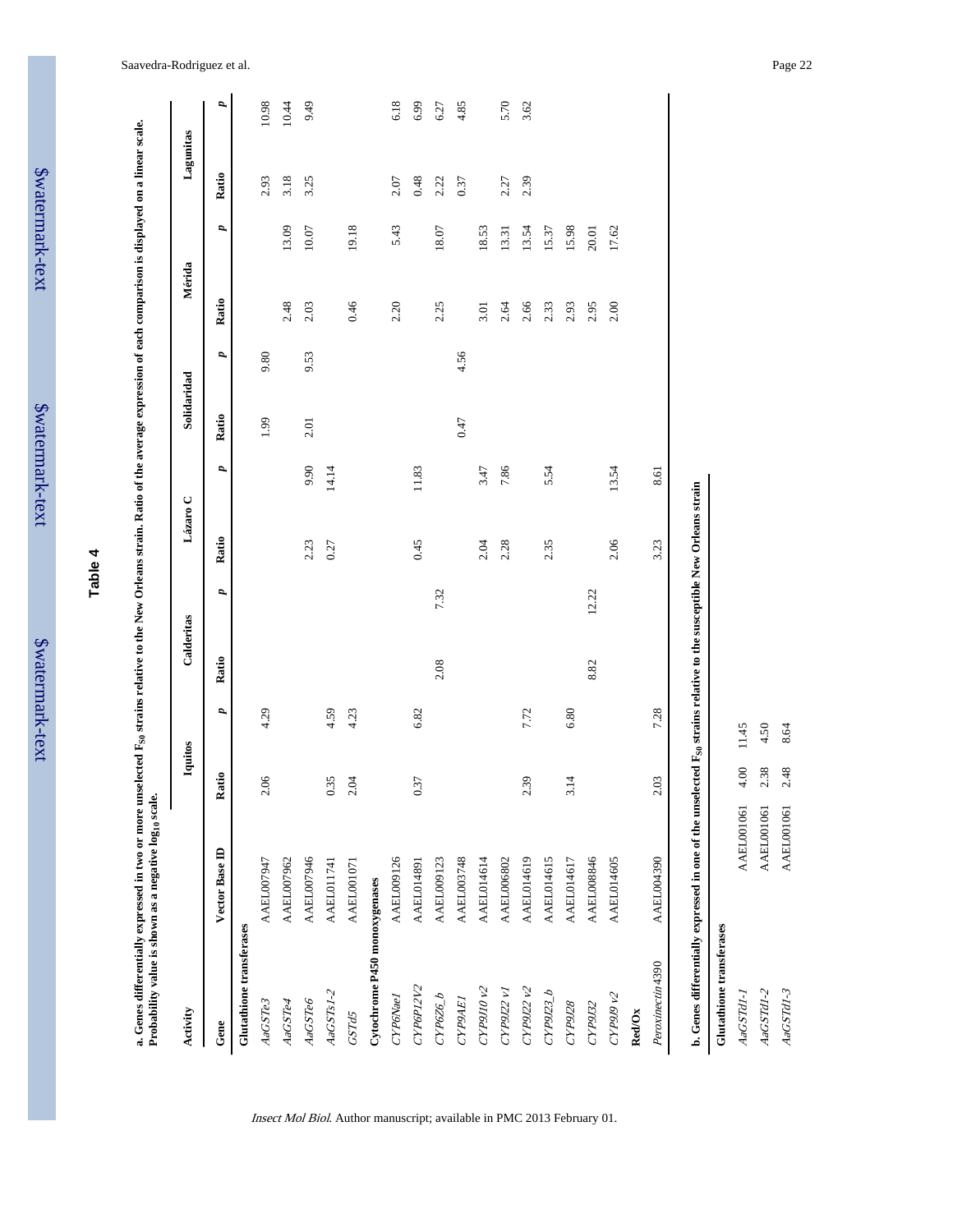| Swatermark-text | b. Genes differentially expressed in one of the unselected | AAEL007948     | A A ET A 1 174 1 |
|-----------------|------------------------------------------------------------|----------------|------------------|
| Swater          |                                                            | <i>AaGSTe7</i> | イベスロット           |

| b. Genes differentially expressed in one of the unselected F <sub>S0</sub> strains relative to the susceptible New Orleans strain |                   |      |       |                  |       |      |       |      |       |
|-----------------------------------------------------------------------------------------------------------------------------------|-------------------|------|-------|------------------|-------|------|-------|------|-------|
| AaGSTe7                                                                                                                           | AAEL007948        |      |       |                  |       |      |       | 3.25 | 10.39 |
| AaGSTs1-1                                                                                                                         | <b>AAEL011741</b> |      |       | 1.39             | 10.70 |      |       |      |       |
| Cytochrome P450 monoxygenases                                                                                                     |                   |      |       |                  |       |      |       |      |       |
| CYP4G36                                                                                                                           | <b>AAEL004054</b> | 0.33 | 6.00  |                  |       |      |       |      |       |
| CYP6BB2a                                                                                                                          | <b>AAEL014893</b> |      |       | 4.66             | 4.77  |      |       |      |       |
| CYP6CB1                                                                                                                           | AAEL002046        |      |       |                  |       | 2.81 | 24.91 |      |       |
| CYP9J19 <sub>V</sub> I                                                                                                            | <b>AAEL006810</b> |      |       |                  |       | 2.57 | 14.59 |      |       |
| LA 6f6dX.                                                                                                                         | AAEL006793        |      |       |                  |       | 2.00 | 15.37 |      |       |
| Carboxyl/esterases                                                                                                                |                   |      |       |                  |       |      |       |      |       |
| $AacOE-10$                                                                                                                        | <b>AAEL001517</b> |      |       | $\overline{141}$ | 13.24 |      |       |      |       |
| $AacCOE-17$                                                                                                                       | <b>AAEL004341</b> | 0.21 | 10.62 |                  |       |      |       |      |       |
| CCae2B                                                                                                                            | <b>AAEL017553</b> |      |       | 1.28             | 11.07 |      |       |      |       |
| $C$ ae $SC$                                                                                                                       | <b>AAEL003201</b> | 0.40 | 9.75  |                  |       |      |       |      |       |
| CCEunk60                                                                                                                          | AAEL000545        |      |       | 1.38             | 10.21 |      |       |      |       |
| Red/Ox                                                                                                                            |                   |      |       |                  |       |      |       |      |       |
| Peroxinectin 3612                                                                                                                 | <b>AAEL003612</b> |      |       | 4.51             | 8.14  |      |       |      |       |
| Peroxinectin 4388                                                                                                                 | <b>AAEL004388</b> |      |       | 4.51             | 9.44  |      |       |      |       |
| Dihydrolipoamide dehydrogenase                                                                                                    | <b>AAEL006928</b> | 0.42 | 5.84  |                  |       |      |       |      |       |
| Aldehyde oxidase 10367                                                                                                            | <b>AAEL010367</b> | 2.30 | 10.57 |                  |       |      |       |      |       |
| Glutaredoxin 13980                                                                                                                | <b>AAEL013980</b> | 2.71 | 5.95  |                  |       |      |       |      |       |
| Aldo-keto reductase 15002                                                                                                         | <b>AAEL015002</b> |      |       | 4.08             | 4.85  |      |       |      |       |
| Catalase                                                                                                                          | AAEL013407        | 0.32 | 8.41  |                  |       |      |       |      |       |
| Thioredoxin peroxidase 9051                                                                                                       | AAEL009051        | 2.14 | 3.70  |                  |       |      |       |      |       |
| <b>Others</b>                                                                                                                     |                   |      |       |                  |       |      |       |      |       |
| 40S ribosomal ptn S17                                                                                                             | <b>AAEL004175</b> | 2.50 | 11.88 |                  |       |      |       |      |       |

60S ribosomal ptn L44 L41 AAEL003942 2.14 7.71

60S ribosomal ptn L44 L41

 $7.71$ 

AAEL003942 2.14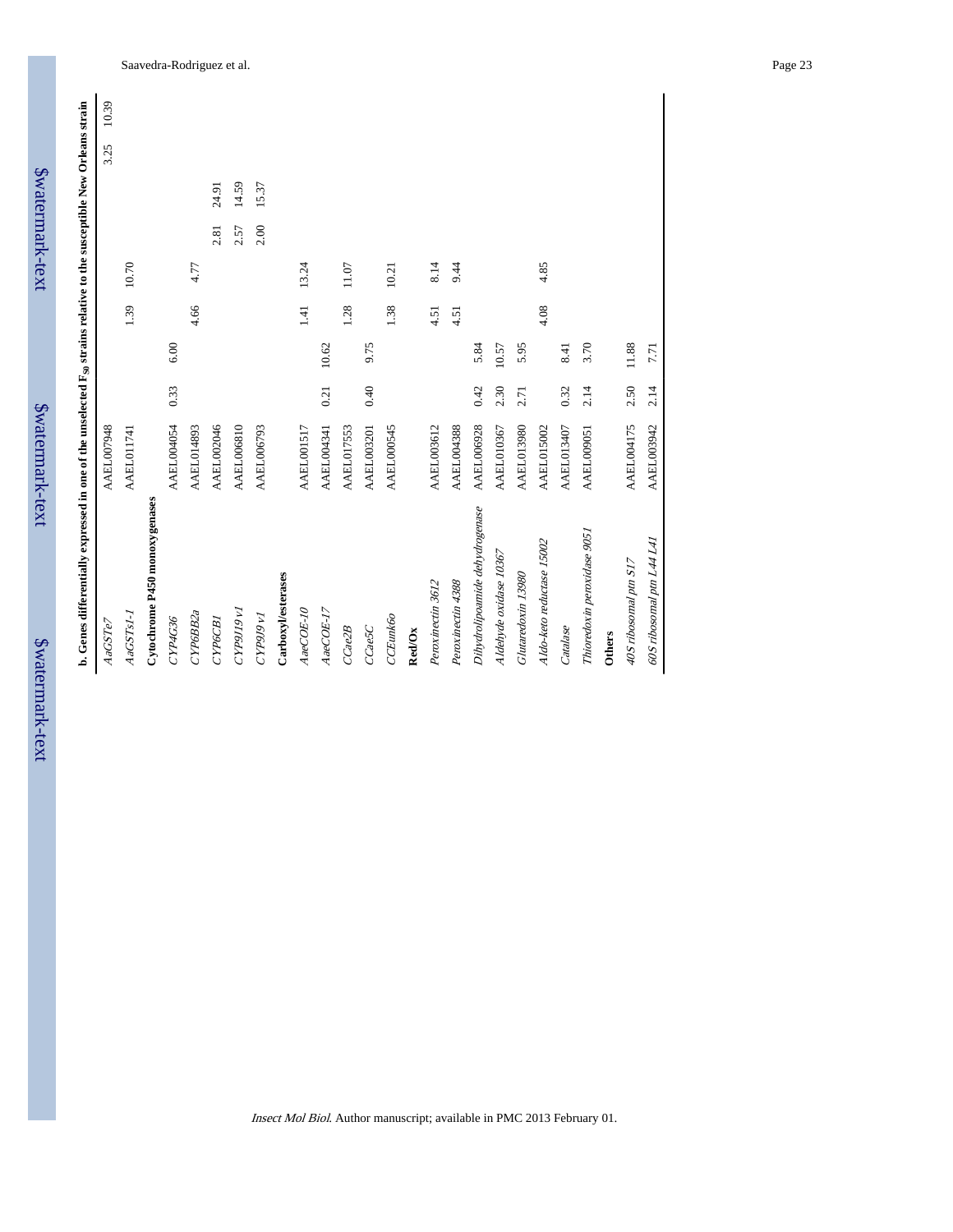| atcı 1111arı |  |
|--------------|--|
|              |  |
|              |  |
|              |  |
|              |  |
| יי           |  |

**Table 5**

a. Genes differentially expressed in two or more F<sub>S1</sub> strains relative to the unselected F<sub>S0</sub>. Ratio of the average expression of each comparison is displayed on a linear scale. Probability value<br>is shown as a negative l a. Genes differentially expressed in two or move  $\mathbf{F}_{\mathrm{SI}}$ , strains relative to the unselected  $\mathbf{F}_{\mathrm{SI}}$ . Ratio of the average expression of each comparison is displayed on a linear scale. Probability value **is shown as a negative log10 scale.**

| Activity                       |                   | Iquitos  |              | Calderitas |           | Lázaro C. |       | Solidaridad |       | Mérida |       | Lagunitas  |
|--------------------------------|-------------------|----------|--------------|------------|-----------|-----------|-------|-------------|-------|--------|-------|------------|
| Gene                           | Base ID<br>Vector | Ratio    | 2            | Ratio      | P,        | Ratio     | P,    | Ratio       | d     | Ratio  | P,    | d<br>Ratio |
| Glutathione transferases       |                   |          |              |            |           |           |       |             |       |        |       |            |
| GSTd5                          | <b>AAEL001071</b> | 0.37     | 19.11        |            |           |           |       |             |       | 0.46   | 19.18 |            |
| AaGSTe4                        | <b>AAEL007962</b> |          |              | 0.41       | $10.30\,$ |           |       |             |       | 2.48   | 13.09 |            |
| $AaGSTs1-2$                    | <b>AAEL011741</b> | 20.97    | 14.85        |            |           | 2.89      | 14.50 | 0.17        | 14.80 |        |       |            |
| Cytochrome P450 monooxygenases |                   |          |              |            |           |           |       |             |       |        |       |            |
| CYP6Z6_b                       | <b>AAEL009123</b> | 0.43     | 14.01        |            |           |           |       |             |       | 2.25   | 18.07 |            |
| CYP9J9v2                       | <b>AAEL014605</b> | 2.51     | 11.65        |            |           |           |       |             |       | 2.00   | 17.62 |            |
| Carboxylesterases              |                   |          |              |            |           |           |       |             |       |        |       |            |
| AaeCOE-2                       | AAEL002376        | 2.16     | 14.29        | 0.34       | 9.16      |           |       |             |       |        |       |            |
| $AacCE-9$                      | <b>AAEL012509</b> | 2.81     | 15.15        | 0.44       | 8.52      |           |       | 0.44        | 13.24 |        |       |            |
| $AacCOE-17$                    | <b>AAEL004341</b> | 4.38     | 7.19         |            |           | 0.46      | 10.02 | 0.46        | 14.26 |        |       |            |
| $AacCE-I9$                     | <b>AAEL005112</b> | 2.25     | 12.17        | 0.32       | 11.28     |           |       |             |       |        |       |            |
| Red/Ox                         |                   |          |              |            |           |           |       |             |       |        |       |            |
| Aldehyde oxidase 8             | <b>AAEL010382</b> | 2.14     | 5.93         |            |           | 0.45      | 8.30  | $1.00\,$    |       |        |       |            |
| Aldo-keto reductase 11         | <b>AAEL015002</b> | 0.15     | 12.86        | 2.35       | 8.56      |           |       |             |       |        |       |            |
| Aldo-keto reductase 7          | <b>AAEL004118</b> | 2.04     | $\pmb{8.88}$ | 0.43       | 9.28      |           |       |             |       |        |       |            |
| Dual oxidase                   | <b>AAEL007563</b> | 0.36     | 10.96        | 3.16       | 8.78      |           |       |             |       |        |       |            |
| Peroxinectin 3612              | <b>AAEL003612</b> | 0.18     | 16.46        | 4.44       | 10.46     |           |       |             |       |        |       |            |
| Peroxinectin 4386              | <b>AAEL004386</b> | 0.30     | 11.39        | 3.18       | 9.00      |           |       |             |       |        |       |            |
| Peroxinectin 4388              | <b>AAEL004388</b> | 0.15     | 17.99        | 3.34       | 7.94      |           |       |             |       |        |       |            |
| Peroxinectin 4390              | <b>AAEL004390</b> | $0.07\,$ | 21.72        | 4.96       | 12.16     |           |       | 2.55        | 14.98 |        |       |            |
| Peroxinectin 4401              | <b>AAEL004401</b> | 0.29     | 11.49        | 3.68       | 7.03      |           |       |             |       |        |       |            |
| Thioredoxin peroxidase 5       | AAEL009051        | 0.45     | $7.10\,$     |            |           |           |       | 2.31        | 10.55 |        |       |            |
| HypProt                        | <b>AAEL004400</b> | 0.22     | 16.56        | 3.48       | 8.15      |           |       |             |       |        |       |            |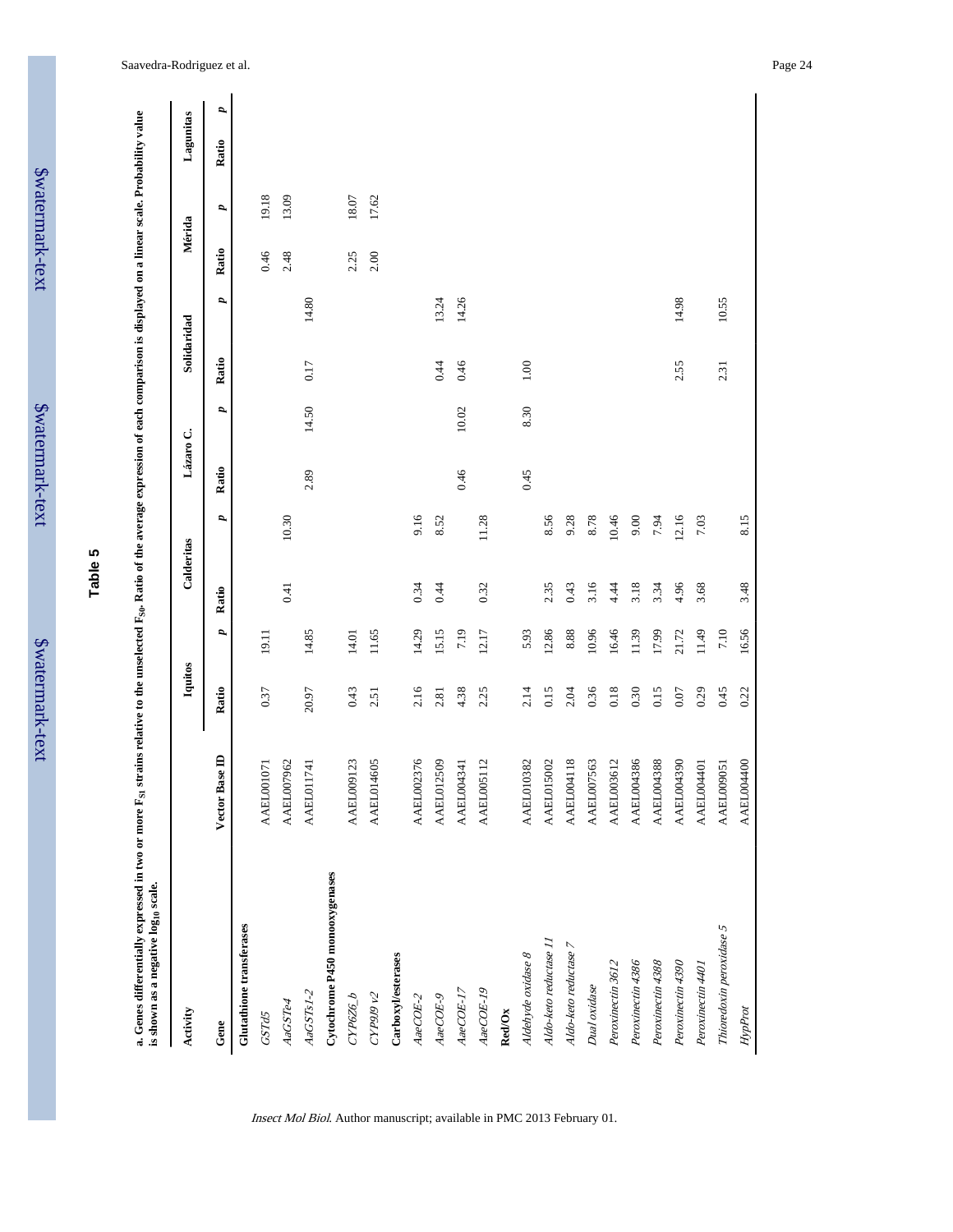| b. Genes differentially expressed in one of the $\rm F_{S1}$ strains relative to the unselected $\rm F_{S0}$ |                     |      |       |      |       |
|--------------------------------------------------------------------------------------------------------------|---------------------|------|-------|------|-------|
| Glutathione transferases                                                                                     |                     |      |       |      |       |
| AaGSTdI-1                                                                                                    | <b>AAEL001061</b>   | 0.46 | 4.09  |      |       |
| <b>AaGSTd6</b>                                                                                               | AAEL010591          | 64.0 | 10.41 |      |       |
| <i>AaGSTe7</i>                                                                                               | <b>AAEL007948</b>   |      |       | 0.34 | 12.21 |
| AaGSTs1-1                                                                                                    | <b>AAEL011741</b>   | 4.63 | 19.91 |      |       |
| Cytochrome P450 monooxygenases                                                                               |                     |      |       |      |       |
| CYP305A6                                                                                                     | <b>AAEL002071</b>   |      |       | 0.44 | 5.99  |
| CYP306A1                                                                                                     | <b>AAEL004888</b>   | 0.48 | 14.33 |      |       |
| CYP325S2                                                                                                     | <b>AAEL000325</b>   | 0.50 | 8.63  |      |       |
| CYP4G36                                                                                                      | <b>AAEL004054</b>   | 2.19 | 17.89 |      |       |
| CYP4H28                                                                                                      | <b>AAEL003380</b>   | 0.24 | 9.47  |      |       |
| CYP6CB2                                                                                                      | <b>AAEL002872</b>   | 0.38 | 16.05 |      |       |
| CYP6Z8_b                                                                                                     | <b>AAEL009131</b>   | 2.06 | 17.12 |      |       |
| CYP6Z9                                                                                                       | <b>AAEL009129</b>   | 2.91 | 13.27 |      |       |
| HypProd05570                                                                                                 | <b>AAGE0105570</b>  |      |       | 64.0 | 8.46  |
| HypProd05570                                                                                                 | <b>AAGE01055570</b> |      |       | 0.50 | 9.58  |
| Carboxyl/esterases                                                                                           |                     |      |       |      |       |
| $AaeCOE-14$                                                                                                  | <b>AAEL012886</b>   | 2.08 | 8.15  |      |       |
| $AaeCOE-34$                                                                                                  |                     |      |       | 0.48 | 9.46  |
| CCae2B                                                                                                       | <b>AAEL017553</b>   | 3.14 | 13.32 |      |       |
| CEunk60                                                                                                      | <b>AAEL000545</b>   | 2.28 | 10.02 |      |       |
| <b>Red/Ox</b>                                                                                                |                     |      |       |      |       |
| Peroxinectin 5416                                                                                            | AAEL005416          | 2.38 | 12.02 |      |       |
| Heme peroxidase 6014                                                                                         | AAEL006014          | 2.25 | 6.4   |      |       |
| Cu-Zn Superoxide Dismutase                                                                                   | <b>AAEL006271</b>   | 0.48 | 19.05 |      |       |
| Ubiquinol-cytochrome c reductase complex 14kd                                                                | <b>AAEL007868</b>   | 2.50 | 21.38 |      |       |
| Ubiquinol-cytochrome c reductase hinge protein                                                               | AAEL010801          | 2.35 | 15.04 |      |       |
| Heme peroxidase 13171                                                                                        | <b>AAEL013171</b>   | 2.08 | 7.43  |      |       |
| Aldehyde oxidase 14493                                                                                       | AAEL014493          | 0.19 | 16.5  |      |       |
| Aldoketo reductase 15002                                                                                     | <b>AAEL015002</b>   | 0.15 | 12.86 |      |       |
| Catalase                                                                                                     | AAEL013407          | 5.35 | 12.1  |      |       |
| Peroxiredoxin 7135                                                                                           | <b>AAEL007135</b>   | 2.57 | 11.81 |      |       |

b. Genes differentially expressed in one of the  $F_{\rm vi}$  strains relative to the unselected  $F_{\rm co}$ 

\$watermark-text

\$watermark-text

\$watermark-text

\$watermark-text

\$watermark-text

\$watermark-text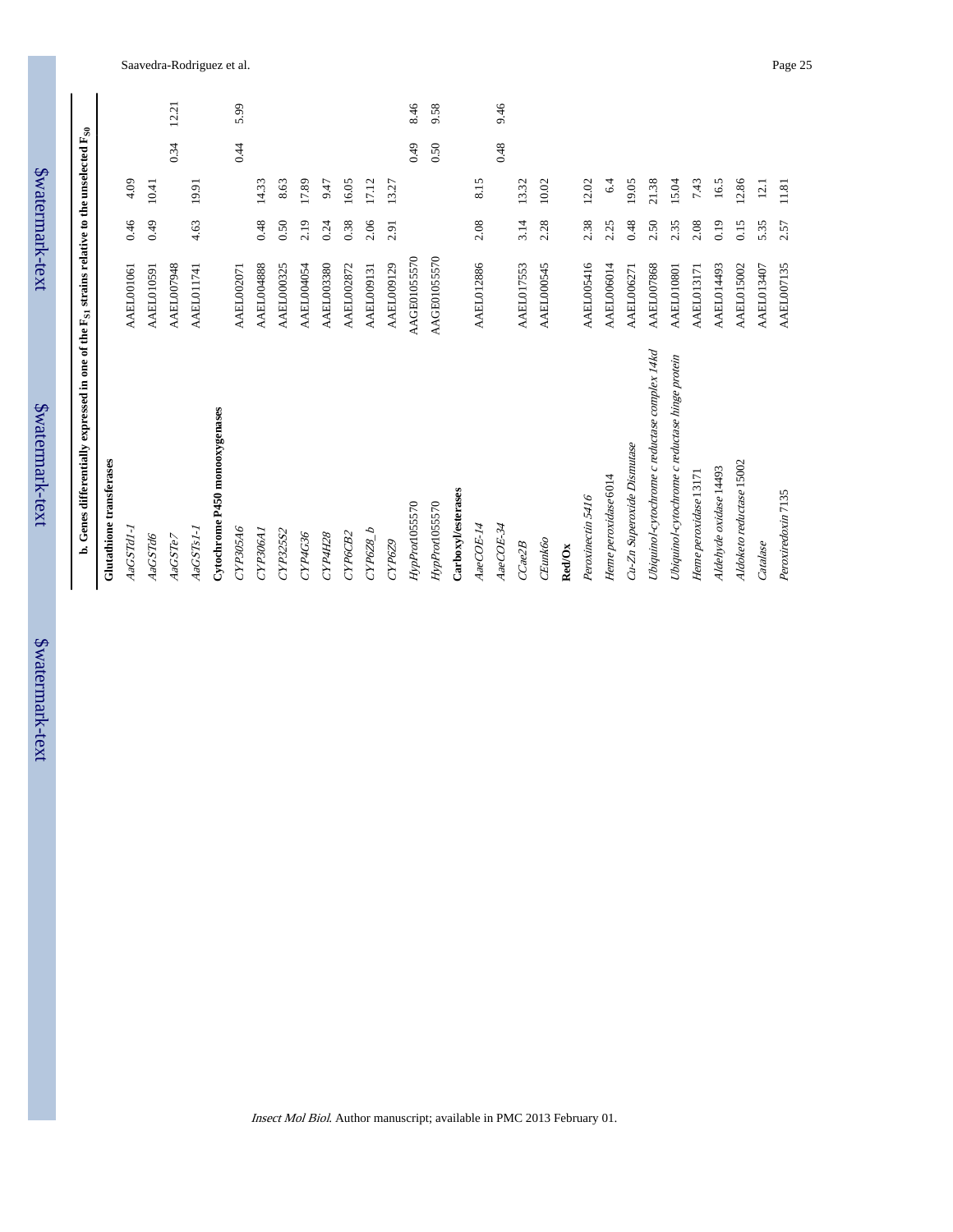| b. Genes differentially expressed in one of the $F_{S1}$ strains relative to the unselected $F_{S0}$ |                   |      |       |
|------------------------------------------------------------------------------------------------------|-------------------|------|-------|
| <b>Others</b>                                                                                        |                   |      |       |
| 60S ribosomal ptn L44 L41                                                                            | AAEL003942        | 0.37 | 15.7  |
| Acidic ribosomal ptn PI                                                                              | <b>AAEL005027</b> | 0.48 | 11.11 |
| ribosomal ptn L34                                                                                    | <b>AAEL009341</b> | 0.48 | 13.23 |
| 40S ribosomal ptn S17                                                                                | <b>AAEL004175</b> | 0.38 | 12.4  |

\$watermark-text

\$watermark-text

\$watermark-text

\$watermark-text

\$watermark-text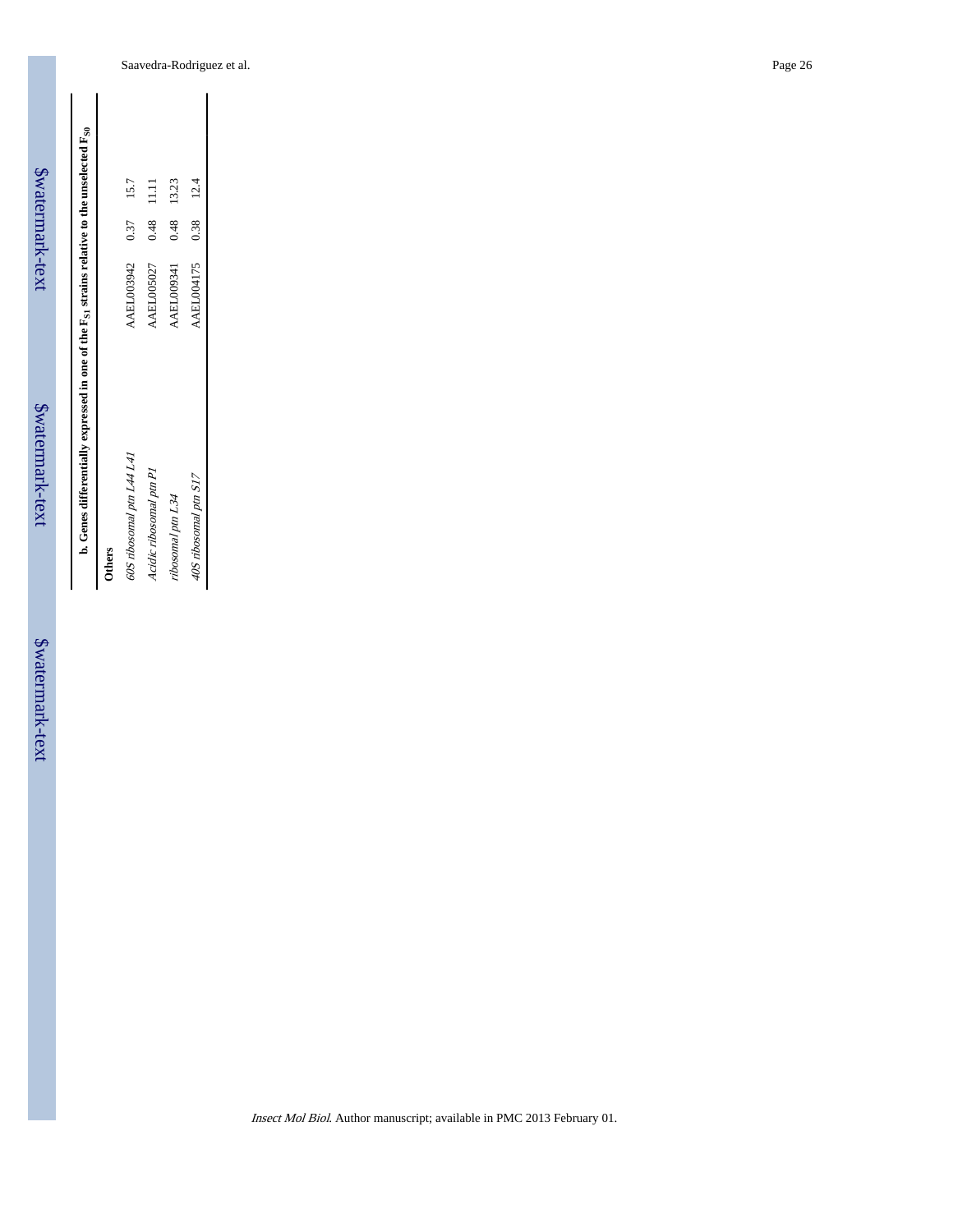| Activity                      |                                                                                                              |      | Iquitos   |       | Calderitas |       | Lázaro C. |         | Solidaridad |       |       | Mérida |
|-------------------------------|--------------------------------------------------------------------------------------------------------------|------|-----------|-------|------------|-------|-----------|---------|-------------|-------|-------|--------|
| Gene                          | Vector base ID                                                                                               |      | Ratio     | P,    | Ratio      | P,    | Ratio     | P,      | Ratio       | P,    | Ratio | P,     |
| Glutathione transferases      |                                                                                                              |      |           |       |            |       |           |         |             |       |       |        |
| AaGSTs1-1                     | AAEL011741                                                                                                   |      | 0.19      | 17.18 |            |       |           |         |             |       | 0.51  | 15.61  |
| Cytochrome P450 monoxygenases |                                                                                                              |      |           |       |            |       |           |         |             |       |       |        |
| CYP4J13                       | <b>AAEL013555</b>                                                                                            |      | 2.64      | 12.18 |            |       | 2.38      | 8.8     | 3.20        | 10.73 |       |        |
| CYP6Nael                      | AAEL009126                                                                                                   |      |           |       |            |       | 2.03      | 6.4     | 2.08        | 4.78  |       |        |
| CYP9J22 v1                    | AAEL006802                                                                                                   |      |           |       |            |       |           |         | 2.55        | 8.37  | 1.95  | 17.79  |
| CYP9J22v2                     | AAEL014619                                                                                                   |      |           |       |            |       |           |         | 2.75        | 10.43 | 2.11  | 19.55  |
| CYP325G3                      | AAEL012772                                                                                                   |      | 2.99      | 10.59 | 2.30       | 5.63  |           |         | 2.58        | 8.11  |       |        |
| HypProd05570                  | AAGE0105570                                                                                                  |      | 2.10      | 10.18 |            |       |           |         | 2.03        | 4.18  |       |        |
| Red/Ox                        |                                                                                                              |      |           |       |            |       |           |         |             |       |       |        |
| Peroxinectin 3612             | <b>AAEL003612</b>                                                                                            |      | 5.13      | 14.79 | 0.17       | 10.68 | 0.39      | $\circ$ |             |       |       |        |
| Peroxinectin 4386             | AAEL004386                                                                                                   |      | 3.34      | 11.97 | 0.21       | 8.05  | 0.45      | 5.09    |             |       |       |        |
| Peroxinectin 4388             | <b>AAEL004388</b>                                                                                            |      | 5.10      | 17.27 | 0.15       | 12.4  | 0.42      | 9.17    | 0.44        | 12.31 |       |        |
| Peroxinectin 4390             | AAEL004390                                                                                                   |      | 9.25      | 18.22 | 0.26       | 11.47 |           |         |             |       |       |        |
| Peroxinectin 4401             | AAEL004401                                                                                                   |      | 2.66      | 6.94  | 0.22       | 7.19  |           |         |             |       |       |        |
| HypProt400                    | <b>AAEL004400</b>                                                                                            |      | 3.76      | 11.37 | 0.19       | 8.39  | 0.40      | 4.41    |             |       |       |        |
|                               | b. Genes differentially expressed in one of the unselected F <sub>SS</sub> lines relative to F <sub>SI</sub> |      |           |       |            |       |           |         |             |       |       |        |
| Glutathione transferases      |                                                                                                              |      |           |       |            |       |           |         |             |       |       |        |
| AaGSTt4                       | <b>AAEL004229</b>                                                                                            |      |           |       |            | 0.47  | 14.1      |         |             |       |       |        |
| AaGSTe2                       | <b>AAEL007951</b>                                                                                            |      | 2.10      | 6.1   |            |       |           |         |             |       |       |        |
| AaGSTs1-2                     | <b>AAEL011741</b>                                                                                            | 0.30 | 17.37     |       |            |       |           |         |             |       |       |        |
| Cytochrome P450 monoxygenases |                                                                                                              |      |           |       |            |       |           |         |             |       |       |        |
| CYP6Z6_b                      | <b>AAEL009123</b>                                                                                            | 4.66 | 18.77     |       |            |       |           |         |             |       |       |        |
| СҮРбСВІ                       | AAEL002046                                                                                                   | 4.20 | 11.75     |       |            |       |           |         |             |       |       |        |
| CP9123 b                      | AAEL014615                                                                                                   | 2.55 | $\square$ |       |            |       |           |         |             |       |       |        |
|                               |                                                                                                              |      |           |       |            |       |           |         |             |       |       |        |

Insect Mol Biol. Author manuscript; available in PMC 2013 February 01.

Saavedra-Rodriguez et al. Page 27

\$watermark-text

**Table 6**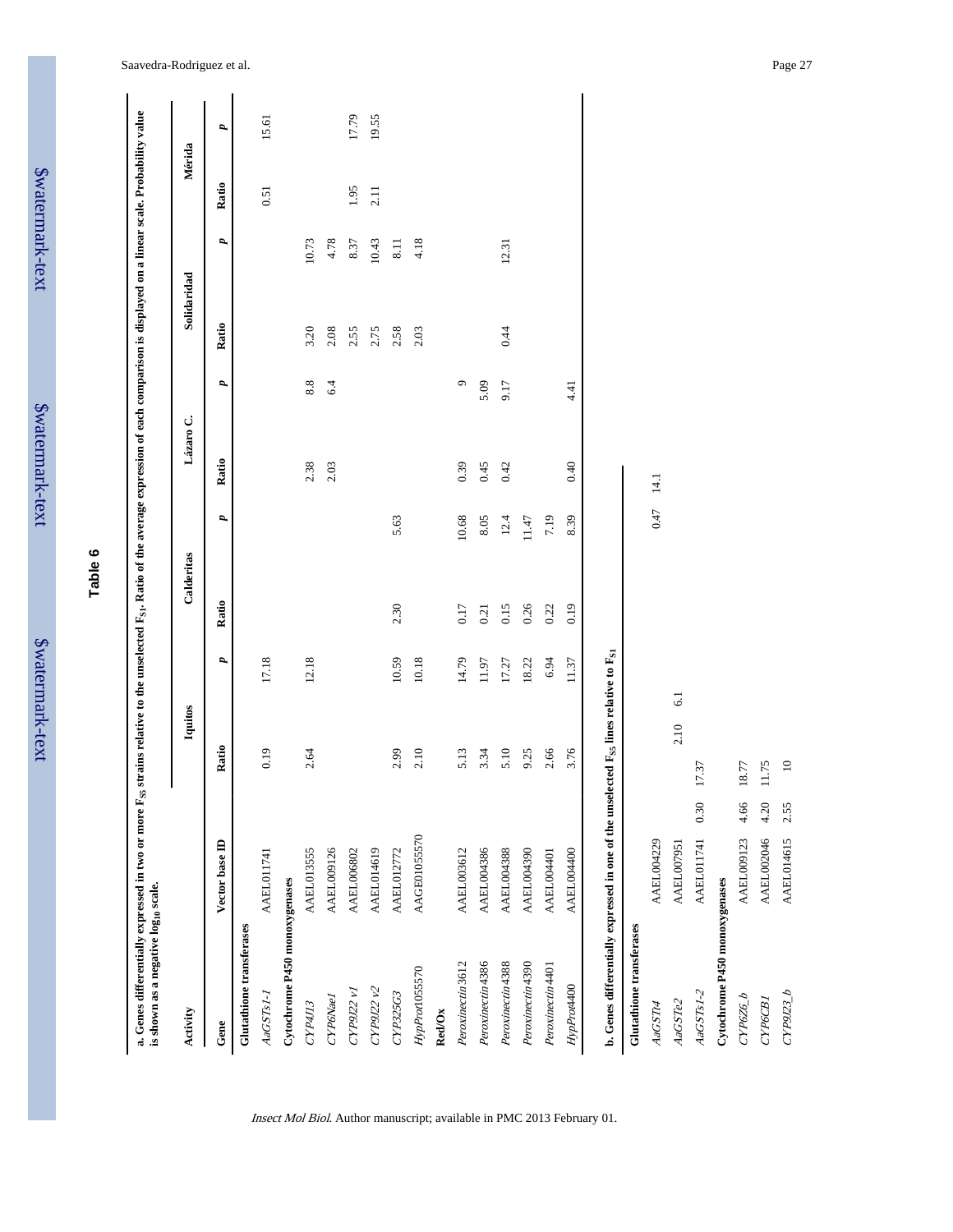|                                                                                                              |                   |              |                   |                   |                   |                   |                   | 6.19       |                   |                   |                   |               |                        |                        |                           |                    |              |                       |                         |
|--------------------------------------------------------------------------------------------------------------|-------------------|--------------|-------------------|-------------------|-------------------|-------------------|-------------------|------------|-------------------|-------------------|-------------------|---------------|------------------------|------------------------|---------------------------|--------------------|--------------|-----------------------|-------------------------|
|                                                                                                              |                   |              |                   |                   |                   |                   |                   | 2.23       |                   |                   |                   |               |                        |                        |                           |                    |              |                       |                         |
|                                                                                                              |                   |              |                   |                   | 9.37              | 1.95              |                   |            |                   |                   |                   |               |                        |                        |                           |                    |              |                       |                         |
|                                                                                                              |                   |              |                   |                   | 3.16              | 2.06              |                   |            |                   |                   |                   |               |                        |                        |                           |                    |              |                       |                         |
|                                                                                                              |                   |              |                   | 9.4               |                   |                   | 1.93              |            | 6.83              |                   |                   |               |                        |                        |                           | 5.52               |              |                       |                         |
|                                                                                                              |                   |              |                   | 2.60              |                   |                   | 0.50              |            | 0.46              |                   |                   |               |                        |                        |                           | 0.50               |              |                       |                         |
|                                                                                                              | 6.92              | 6.67         |                   |                   |                   |                   |                   |            |                   | 9.97              | 9.97              |               | 15.23                  | 15.47                  | 8.26                      |                    |              | 13.47                 | 9.62                    |
|                                                                                                              | 2.13              | 2.04         |                   |                   |                   |                   |                   |            |                   | 0.40              | 0.36              |               | 0.45                   | 3.84                   | 4.69                      |                    |              | 2.43                  | 2.08                    |
|                                                                                                              | <b>AAEL002046</b> | AAEL010946   |                   | <b>AAEL008757</b> | <b>AAEL012509</b> | <b>AAEL005122</b> | <b>AAEL002391</b> |            | <b>AAEL012141</b> | <b>AAEL000545</b> | <b>AAEL017553</b> |               | <b>AAEL010382</b>      | <b>AAEL014493</b>      | <b>AAEL015002</b>         | <b>AAEL014064</b>  |              | <b>AAEL004175</b>     | <b>AAEL005027</b>       |
| b. Genes differentially expressed in one of the unselected F <sub>SS</sub> lines relative to F <sub>S1</sub> | CYP6CB2           | $CYP314A1_b$ | Carboxylesterases | AaeCOE-8          | AaeCOE-9          | $AacCE-23$        | AaeCOE-25         | $AacCE-34$ | Ace <sub>2</sub>  | CCEunk60          | CCae2B            | <b>Red/Ox</b> | Aldehyde oxidase 10382 | Aldehyde oxidase 14493 | Aldo-keto reductase 15002 | Glutaredoxin 14064 | <b>Other</b> | 40S ribosomal ptn S17 | Acidic ribosomal ptn P1 |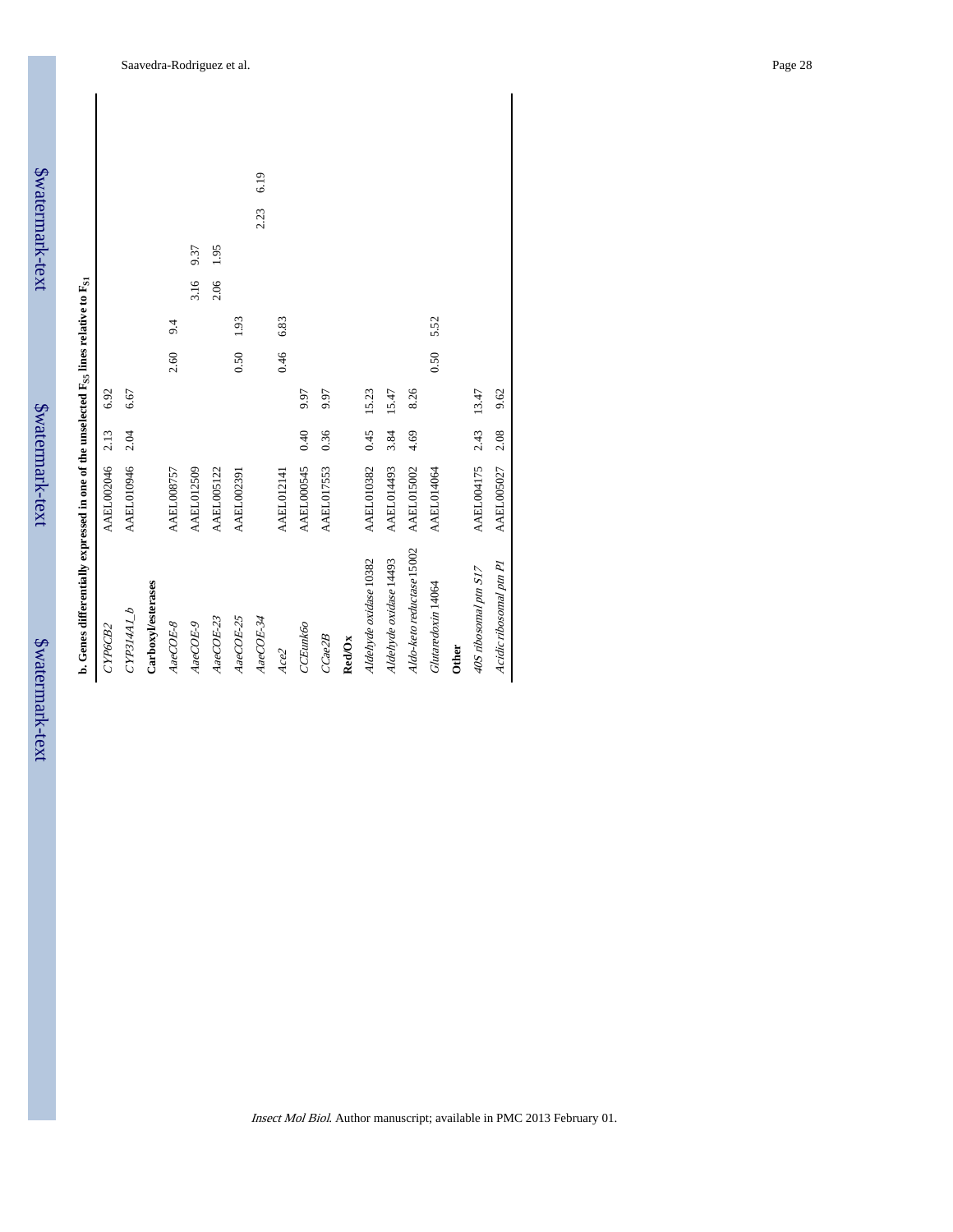| b Walter J     |
|----------------|
|                |
|                |
|                |
| <b>STIMITE</b> |
|                |
| ^<br>זגז       |
|                |

# **Table 7**

a. Genes differentially expressed in two or more F<sub>SS</sub> strains relative to New Orleans. Ratio of the average expression of each comparison is displayed on a linear scale. Probability value is<br>shown as a negative log10 scal **a. Genes differentially expressed in two or more FS5 strains relative to New Orleans. Ratio of the average expression of each comparison is displayed on a linear scale. Probability value is shown as a negative log10 scale.**

| Activity                        | Vector base ID    | Iquitos |       | Calderitas |       | Lázaro C. |       |       | Solidaridad | Mérida |       |
|---------------------------------|-------------------|---------|-------|------------|-------|-----------|-------|-------|-------------|--------|-------|
| Genes                           |                   | Ratio   | P,    | Ratio      | d     | Ratio     | 2     | Ratio | U,          | Ratio  | ≏     |
| Glutathione S-transferases      |                   |         |       |            |       |           |       |       |             |        |       |
| $AaGSTs1-I$                     | AAEL011741        | 0.20    | 16.08 |            |       | 0.34      | 27.37 |       |             | 0.39   | 24.89 |
| $AaGSTs1-2$                     | <b>AAEL011741</b> | 0.10    | 10.87 |            |       | 0.31      | 23.81 |       |             |        |       |
| Cytochrome P450 mono-oxygenases |                   |         |       |            |       |           |       |       |             |        |       |
| CYP325G3                        | <b>AAEL012772</b> | 2.85    | 14.24 | 2.08       | 13.11 |           |       | 3.03  | 15.05       |        |       |
| CYP4J13                         | <b>AAEL013555</b> | 2.14    | 8.02  |            |       | 2.25      | 15.15 | 2.89  | 18.82       |        |       |
| СҮРбСВІ                         | AAEL002046        | 3.94    | 14.9  |            |       |           |       |       |             | 2.51   | 27.31 |
| CYP6Nael                        | <b>AAEL009126</b> |         |       | 2.79       | 10.74 | 3.66      | 21.23 | 3.43  | 18.24       | 2.07   | 5.79  |
| $CPP6Z6_b$                      | <b>AAEL009123</b> | 4.20    | 18.01 | 2.41       | 7.96  |           |       |       |             | 2.16   | 20.19 |
| CYP9J2 v1                       | AAEL006802        |         |       |            |       | 3.07      | 14.59 | 2.87  | 12.16       | 5.03   | 27.33 |
| CYP9J22v2                       | AAEL014619        |         |       |            |       | 3.63      | 16.73 | 3.94  | 27.65       | 5.54   | 28.88 |
| CP9I22 b                        | <b>AAEL014615</b> | 2.20    | 7.69  |            |       | 2.51      | 13.36 | 2.06  | 12.76       | 2.85   | 20.3  |
| CYP9J28                         | AAEL014617        | 2.53    | 4.92  |            |       |           |       |       |             | 2.58   | 16.61 |
| CYP9J32                         | AAEL008846        | 4.76    | 10.21 |            |       | 2.75      | 18.46 |       |             |        |       |
| CYP9J9v2                        | <b>AAEL014605</b> |         |       |            |       | 3.46      | 32.5  | 1.97  | 12.03       | 3.12   | 31.08 |
| Carboxyl/esterases              |                   |         |       |            |       |           |       |       |             |        |       |
| AaeCOE-9                        | <b>AAEL012509</b> |         |       |            |       | 2.01      | 18.26 | 2.50  | 17.01       |        |       |
| CCae2B                          | <b>AAEL017553</b> | 0.29    | 12.77 |            |       | 0.49      | 12.2  |       |             |        |       |
| Reduction/Oxidation             |                   |         |       |            |       |           |       |       |             |        |       |
| Aldo-keto reductase 4118        | <b>AAEL004118</b> | 0.42    | 8.47  | 2.60       | 7.81  |           |       |       |             |        |       |
| Dual oxidase                    | <b>AAEL007563</b> | 2.83    | 14.47 | 0.30       | 11.47 |           |       |       |             |        |       |
| HypProt400                      | <b>AAEL004400</b> | 4.32    | 14.82 | 0.15       | 21.13 |           |       |       |             | 0.42   | 16.69 |
| Peroxinectin 3612               | <b>AAEL003612</b> | 6.02    | 17.12 | 0.16       | 19.13 |           |       |       |             | 0.47   | 23.74 |
| Peroxinectin 4386               | <b>AAEL004386</b> | 3.39    | 14.54 | 0.21       | 13.8  |           |       |       |             | 0.46   | 17.59 |
| Peroxinectin 4388               | <b>AAEL004388</b> | 8.88    | 22.93 | 0.21       | 15    |           |       |       |             | 0.46   | 21.27 |
| Peroxinectin 4390               | <b>AAEL004390</b> | 19.56   | 24.03 | 0.25       | 18.85 |           |       |       |             |        |       |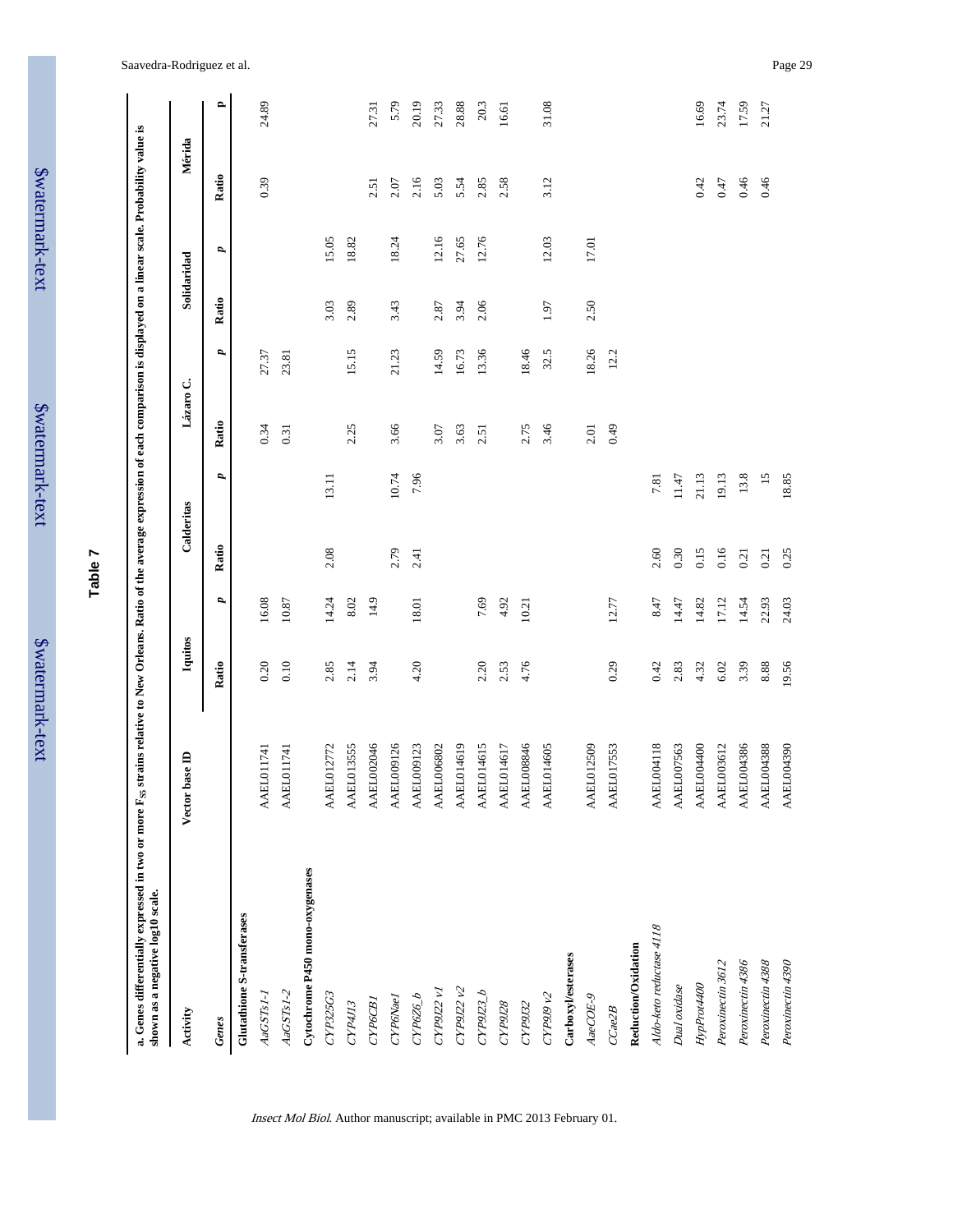| shown as a negative log10 scale.                                                                 |                   |          |           |         |       |       |            |       |           |   |             |       |        |              |
|--------------------------------------------------------------------------------------------------|-------------------|----------|-----------|---------|-------|-------|------------|-------|-----------|---|-------------|-------|--------|--------------|
| Activity                                                                                         | base ID<br>Vector |          |           | Iquitos |       |       | Calderitas |       | Lázaro C. |   | Solidaridad |       | Mérida |              |
| Genes                                                                                            |                   |          |           | Ratio   | d     | Ratio | P,         | Ratio |           | d | Ratio       | d     | Ratio  | $\mathbf{r}$ |
| Peroxinectin 4401                                                                                | ÁA.               | EL004401 |           | 2.45    | 4.91  | 0.28  | 15.34      |       |           |   |             |       | 0.51   | 8.53         |
| Thioredoxin peroxidase 4112                                                                      | AA.               | EL004112 |           | 2.39    | 5.57  |       |            |       |           |   | 0.48        | 20.73 |        |              |
| b. Genes differentially expressed in one of the F <sub>SS</sub> strains relative to New Orleans. |                   |          |           |         |       |       |            |       |           |   |             |       |        |              |
| Glutathione S-transferases                                                                       |                   |          |           |         |       |       |            |       |           |   |             |       |        |              |
| AaGSTd1-1                                                                                        | AAEL001061        | 3.63     | 11.92     |         |       |       |            |       |           |   |             |       |        |              |
| AaGSTdI-3                                                                                        | AAEL001061        | 2.35     | 8.01      |         |       |       |            |       |           |   |             |       |        |              |
| AaGSTe2                                                                                          | 51<br>AAEL0079    |          |           | 2.04    | 16.52 |       |            |       |           |   |             |       |        |              |
| AaGSTe3                                                                                          | AAEL007947        |          |           | 2.50    | 9.16  |       |            |       |           |   |             |       |        |              |
| AaGSTe4                                                                                          | AAEL007962        |          |           | 2.41    | 16.97 |       |            |       |           |   |             |       |        |              |
| AaGSTe6                                                                                          | AAEL007946        |          |           |         | 2.10  | 14.71 |            |       |           |   |             |       |        |              |
| AaGSTe7                                                                                          | AAEL007948        |          |           | 3.53    | 15.75 |       |            |       |           |   |             |       |        |              |
| AaGSTt4                                                                                          | AAEL004229        |          |           |         |       |       |            | 0.40  | 19.63     |   |             |       |        |              |
| <b>GSTd5</b>                                                                                     | <b>AAEL001071</b> | 3.78     | 9.2       |         |       |       |            |       |           |   |             |       |        |              |
| Cytochrome P450 mono-oxygenases                                                                  |                   |          |           |         |       |       |            |       |           |   |             |       |        |              |
| CYP304C1                                                                                         | <b>AAEL014413</b> | 0.45     | 10.36     |         |       |       |            |       |           |   |             |       |        |              |
| CYP305A5                                                                                         | <b>AAEL002043</b> | 0.39     | 10.07     |         |       |       |            |       |           |   |             |       |        |              |
| CYP325S2                                                                                         | AAEL000325        | 2.06     | 6.02      |         |       |       |            |       |           |   |             |       |        |              |
| CYP4G36                                                                                          | <b>AAEL004054</b> | 0.50     | 2.73      |         |       |       |            |       |           |   |             |       |        |              |
| CYP4H28                                                                                          | <b>AAEL003380</b> | 2.91     | 9.4       |         |       |       |            |       |           |   |             |       |        |              |
| CYP4K3                                                                                           | <b>AAEL007798</b> | 2.23     | 10.34     |         |       |       |            |       |           |   |             |       |        |              |
| CYP6BB2_a                                                                                        | <b>AAEL014893</b> |          |           |         | 1.99  | 8.38  |            |       |           |   |             |       |        |              |
| СҮРбСВ2                                                                                          | <b>AAEL002872</b> | 3.05     | $\bf 8.8$ |         |       |       |            |       |           |   |             |       |        |              |
| CYP6P12V1                                                                                        | <b>AAEL012491</b> | 0.45     | 7.29      |         |       |       |            |       |           |   |             |       |        |              |
| CYP6P12V2                                                                                        | <b>AAEL014891</b> | 0.35     | 6.74      |         | 0.50  | 11.82 |            |       |           |   |             |       |        |              |
| CYP6Z9                                                                                           | 29<br>AAEL0091    | 0.28     | 9.49      |         |       |       |            |       |           |   |             |       |        |              |
| LA 6If6dA                                                                                        | AAEL006810        |          |           |         |       |       |            | 2.58  | 11.04     |   |             |       |        |              |
| LA 6f6dX <sub>D</sub>                                                                            | <b>AAEL006793</b> |          |           |         |       |       |            | 2.16  | 15.83     |   |             |       |        |              |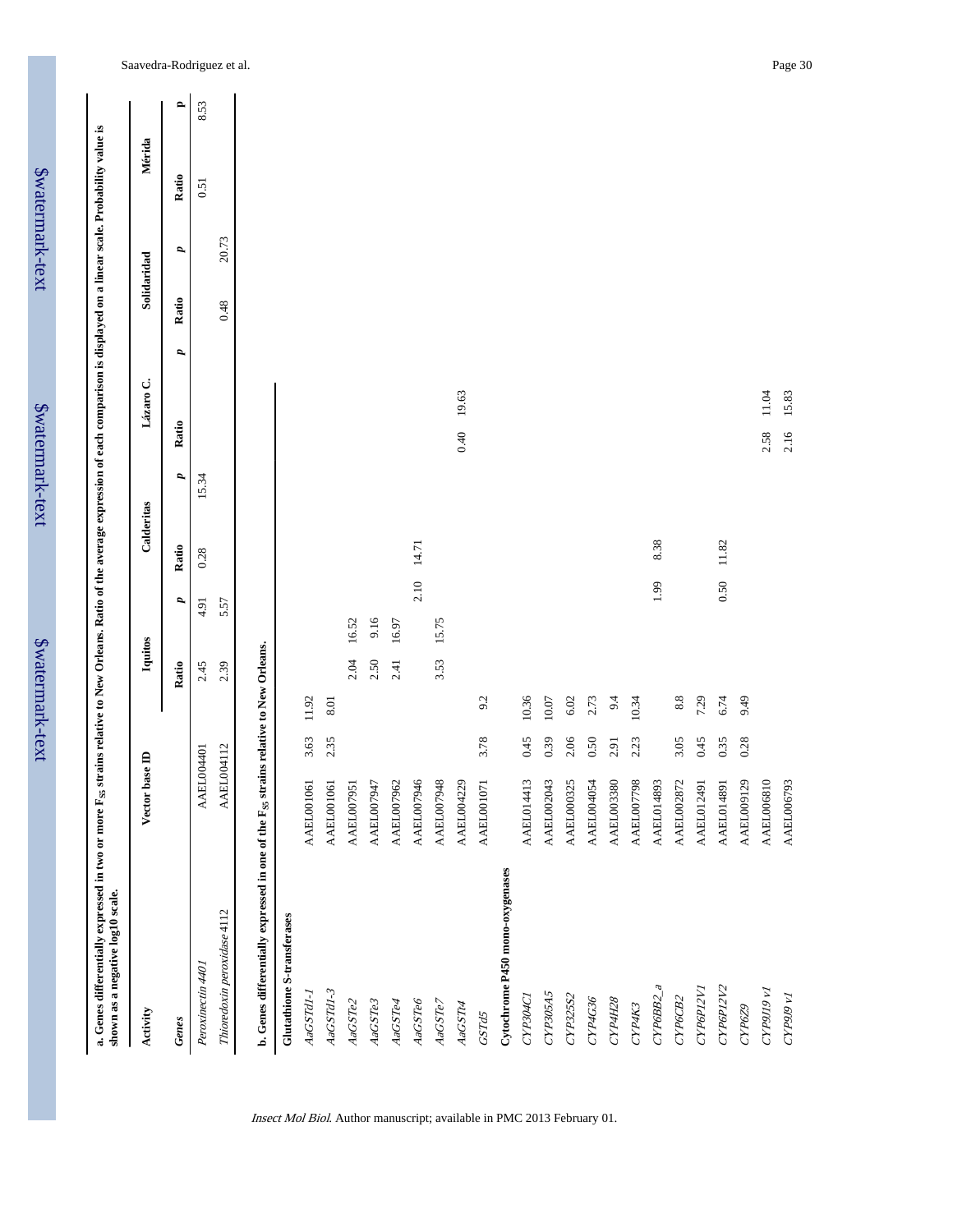\$watermark-text

| CYP9M9_a                       | <b>AAEL001807</b>  |      |       |      |       |      |       | 2.04 | 7.55 |  |
|--------------------------------|--------------------|------|-------|------|-------|------|-------|------|------|--|
| Carboxylesterases              |                    |      |       |      |       |      |       |      |      |  |
| $AacCE-2$                      | AAEL002376         |      |       | 2.87 | 12.45 |      |       |      |      |  |
| $AacOE-8$                      | <b>AAEL008757</b>  |      |       |      |       | 3.51 | 25.63 |      |      |  |
| $Aa$ e $COE$ -17               | <b>AAEL004341</b>  | 0.22 | 12.63 |      |       |      |       |      |      |  |
| $AacOE-19$                     | <b>AAEL005112</b>  |      |       | 3.53 | 11.63 |      |       |      |      |  |
| CEjhelo                        | <b>AAEL0155590</b> |      |       | 0.50 | 8.1   |      |       |      |      |  |
| CCEunk60                       | AAEL000545         | 0.24 | 16.91 |      |       |      |       |      |      |  |
| CCEae5C                        | <b>AAEL003201</b>  | 0.34 | 12.78 |      |       |      |       |      |      |  |
| Reduction/Oxidation            |                    |      |       |      |       |      |       |      |      |  |
| Aldehyde oxidase 14493         | <b>AAEL014493</b>  | 6.63 | 15.31 |      |       |      |       |      |      |  |
| Aldehyde oxidase 10367         | <b>AAEL010367</b>  | 2.19 | 9.73  |      |       |      |       |      |      |  |
| Aldehyde oxidase 10382         | <b>AAEL010382</b>  | 0.37 | 10.49 |      |       |      |       |      |      |  |
| Aldo-keto reductase 15002      | <b>AAEL015002</b>  | 4.50 | 10.45 |      |       |      |       |      |      |  |
| Aldo-keto reductase 4102       | <b>AAEL004102</b>  | 3.10 | 8.94  |      |       |      |       |      |      |  |
| Catalase                       | AAEL013407         | 0.23 | 13.32 |      |       |      |       |      |      |  |
| Dihydrolipoamide dehydrogenase | <b>AAEL006928</b>  | 0.31 | 8.88  |      |       |      |       |      |      |  |
| Glutaredoxin 12238             | <b>AAEL012238</b>  | 2.08 | 3.45  |      |       |      |       |      |      |  |
| Glutaredoxin 13980             | <b>AAEL013980</b>  | 3.16 | 7.69  |      |       |      |       |      |      |  |
| Peroxinectin 3933              | <b>AAEL003933</b>  | 0.46 | 6.38  |      |       |      |       |      |      |  |
| Peroxinectin 5416              | AAEL005416         | 0.43 | 10.22 |      |       |      |       |      |      |  |
| Thioredoxin peroxidase 9051    | <b>AAEL009051</b>  | 3.63 | 6.36  |      |       |      |       |      |      |  |
| Thioredoxin peroxidase 10777   | AAEL010777         | 2.91 | 8.36  |      |       |      |       |      |      |  |
| Others                         |                    |      |       |      |       |      |       |      |      |  |
| 60S ribosomal ptn L44 L41      | AAEL003942         | 2.04 | 6.67  |      |       |      |       |      |      |  |
| Acidic ribosomal ptn Pl        | AAEL005027         | 3.12 | 14.03 |      |       |      |       |      |      |  |
| Ribosomal ptn L34              | AAEL009341         | 2.20 | 11.03 |      |       |      |       |      |      |  |
| 40S ribosomal ptn S17          | <b>AAEL004175</b>  | 6.02 | 22.89 |      |       |      |       |      |      |  |
| HypProt                        | AAGE01055570       | 2.01 | 8.37  |      |       |      |       |      |      |  |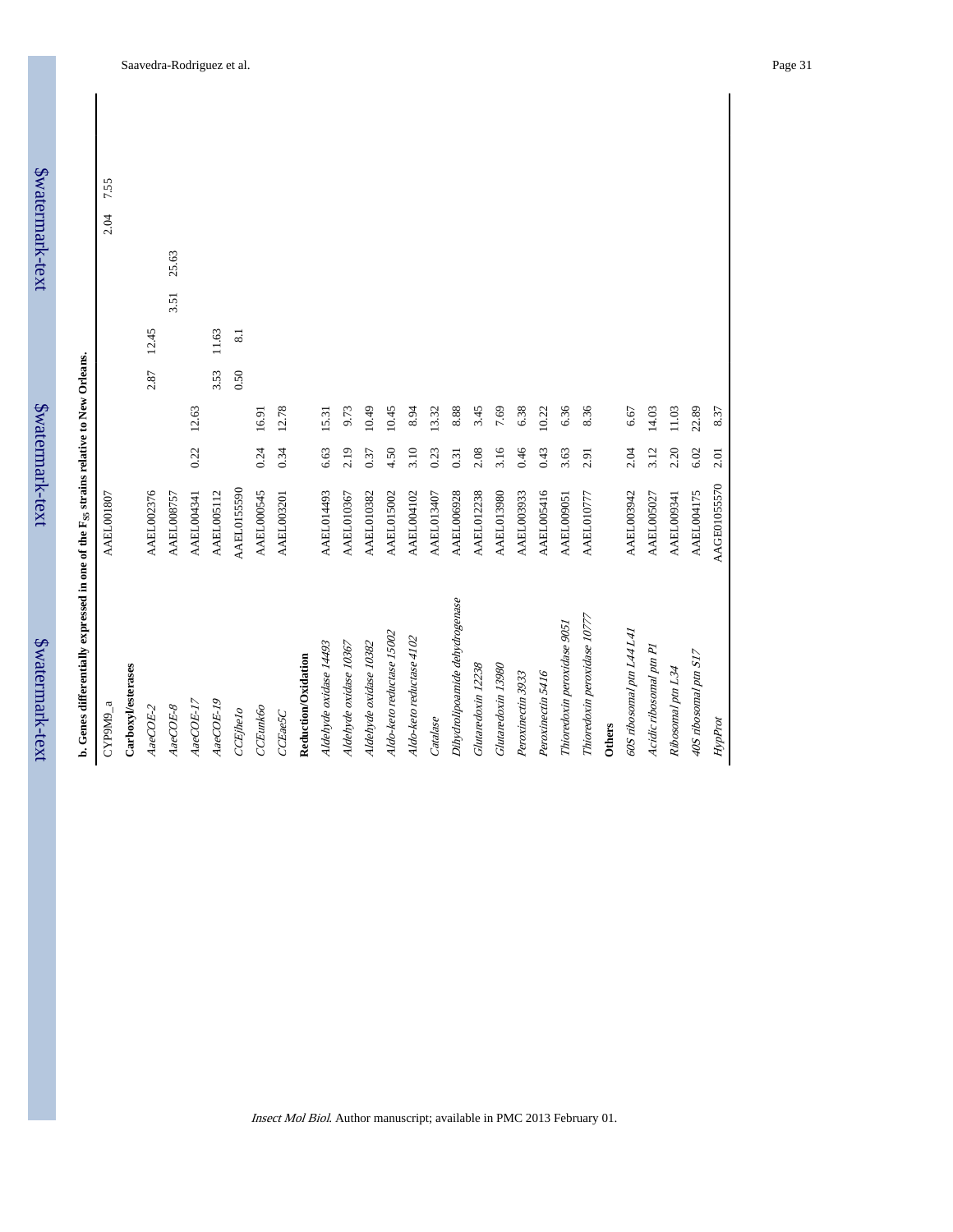\$watermark-text

## **Table 8**

Genes with differential expression in both permethrin and temephos experiments. Those highlighted in grey were differentially transcribed in the same direction in the same collection in both experiments and could therefore Genes with differential expression in both permethrin and temephos experiments. Those highlighted in grey were differentially transcribed in the same direction in the same collection in both experiments and could therefore represent laboratory adaptation.

| Gene $% \left( \left( \mathcal{A}\right) \right)$ | Experiment |              |                | Collection               |                |
|---------------------------------------------------|------------|--------------|----------------|--------------------------|----------------|
|                                                   |            | Iquitos      | Calderitas     | Lázaro C.                | Mérida         |
| $AaGSTs1-1$                                       | Permethrin | 0.20         |                | 0.34                     | 0.39           |
|                                                   | Temephos   | $\mathbf{r}$ |                | 2.58                     | 0.23           |
| AaGSTs1-1                                         | Pernethrin | 0.10         |                | 0.31                     | J.             |
|                                                   | Temephos   | 0.44         |                | 2.14                     |                |
| AaGSTdI-1                                         | Permethrin | 3.63         | $\mathbf{I}$   | $\mathbf{r}$             |                |
|                                                   | Temephos   | 2.39         | $\blacksquare$ | $\overline{\phantom{a}}$ |                |
| CYP304C1                                          | Pernethrin | 0.45         | $\mathbf{I}$   | $\blacksquare$           |                |
|                                                   | Temephos   | í.           | 64.0           | $\mathbf{I}$             |                |
| CYP6BB2_a                                         | Permethrin |              | $\blacksquare$ | 1.99                     |                |
|                                                   | Temephos   | $\mathbf{I}$ | $\mathbf{I}$   | 2.43                     |                |
| CYP6Z9                                            | Permethrin | 0.28         |                | $\mathbf{I}$             |                |
|                                                   | Temephos   | 0.39         |                | $\mathbf{I}$             | $\,$           |
| CYP9J22v1                                         | Pernethrin |              |                | 3.07                     | 5.03           |
|                                                   | Temephos   |              |                | 64.0                     | 4.59           |
| CYP9J22v2                                         | Permethrin |              |                | 3.63                     | 5.54           |
|                                                   | Temephos   |              | $\mathbf{I}$   | 0.44                     | 4.08           |
| CYP9J32                                           | Permethrin | 4.76         |                | 2.75                     | $\mathbf{I}$   |
|                                                   | Temephos   | 2.48         | 3.73           | $\bar{\bar{1}}$          |                |
| CYP9J9v2                                          | Pernethrin | $\mathbf{I}$ | $\mathbf{I}$   | 3.46                     | 3.12           |
|                                                   | Temephos   | $\mathbf{r}$ |                | 0.46                     |                |
| Aldehyde oxidase 14493                            | Pernethrin | 6.63         |                | $\bar{\mathbf{r}}$       |                |
|                                                   | Temephos   |              |                | 0.45                     |                |
| Catalase                                          | Pernethrin | 0.23         |                | $\blacksquare$           | $\blacksquare$ |
|                                                   | Temephos   | 0.41         |                | $\mathbf{I}$             | $\mathbf{I}$   |
| Thioredoxin peroxidase 4112                       | Permethrin | 2.39         |                |                          |                |
|                                                   | Temephos   | $\mathbf{I}$ |                | 2.46                     | 0.40           |